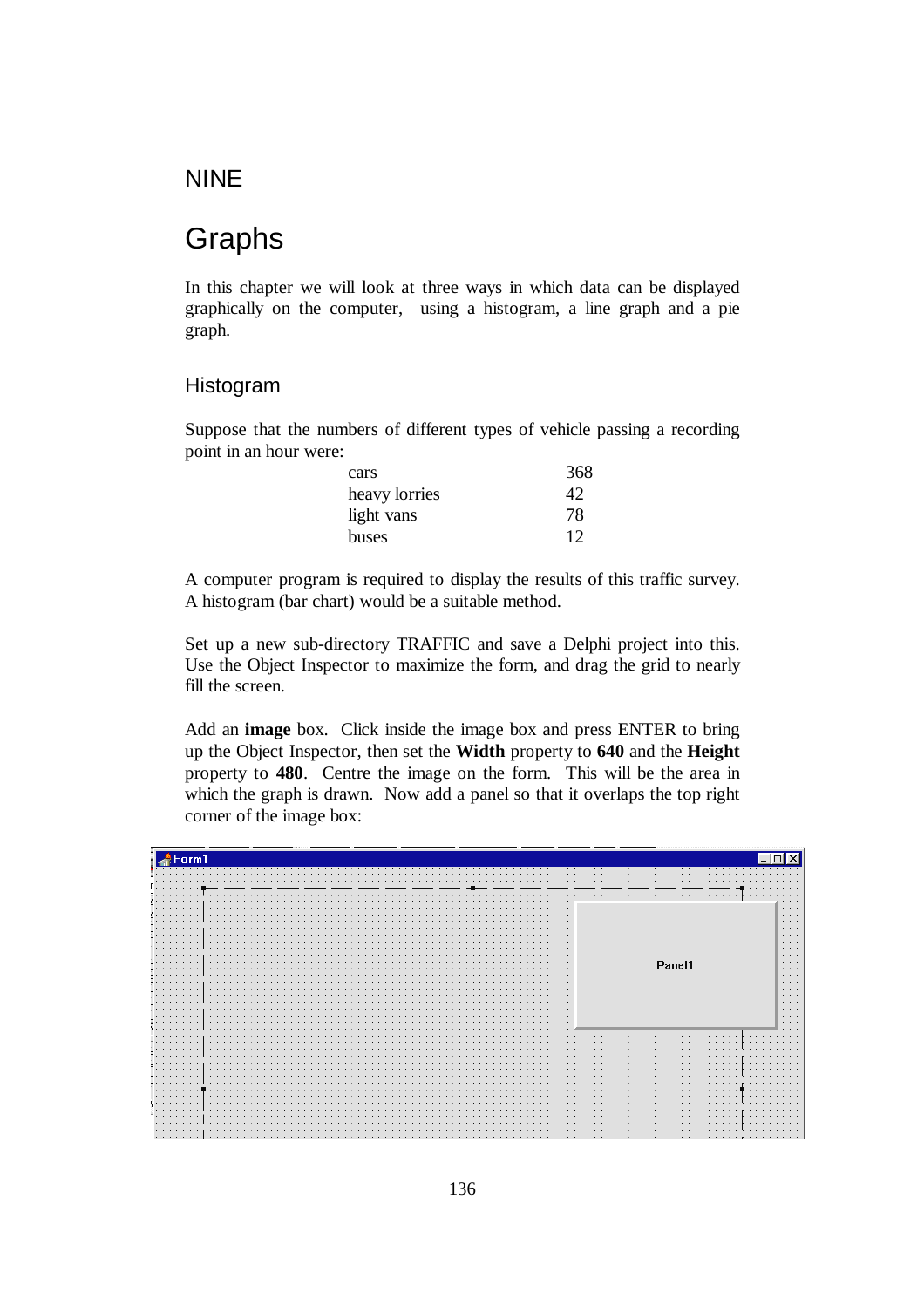The panel will be used for input of the traffic data. Place a string grid on the panel and set its properties:

| <b>Fixed Rows</b>      |             |
|------------------------|-------------|
| <b>ColCount</b>        | 2           |
| <b>RowCount</b>        |             |
| <b>DefaultColWidth</b> | 100         |
| <b>Options:</b>        |             |
| goEditing              | True        |
| <b>ScrollBars</b>      | <b>None</b> |

Also add a **button** component with the caption '**plot graph**'. Adjust the panel to a suitable size:



Double-click the dotted grid outside the image box to produce an 'OnCreate' event handler and add lines to display captions in the string grid:

```
procedure TForm1.FormCreate(Sender: TObject); 
begin 
   stringgrid1.cells[0,0]:='cars'; 
   stringgrid1.cells[0,1]:='heavy lorries'; 
   stringgrid1.cells[0,2]:='light vans'; 
   stringgrid1.cells[0,3]:='buses'; 
end;
```
Compile and run the program. Check that captions are displayed for the categories of traffic, then return to the Delphi editing screen.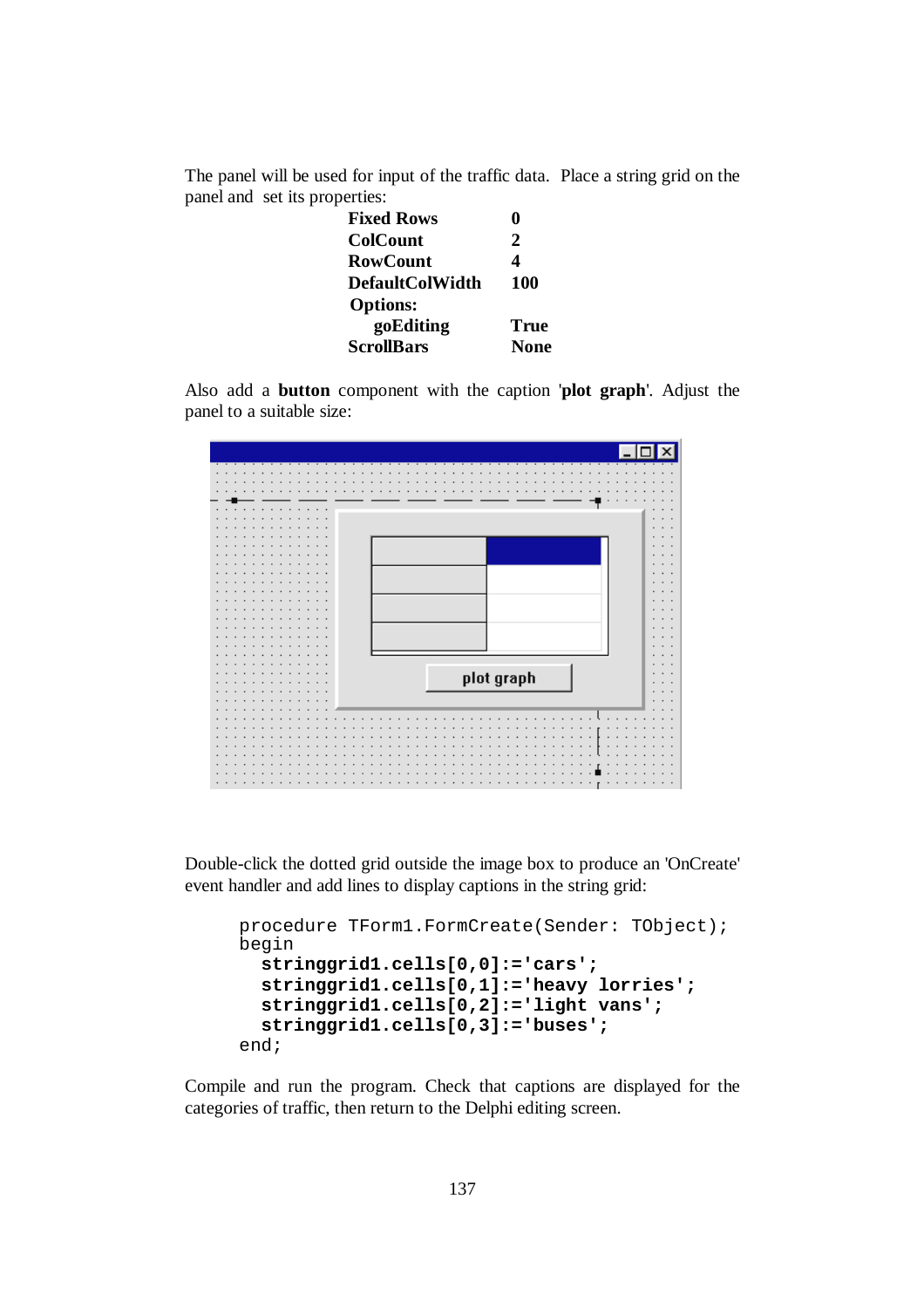

We now need to set up an array to store the traffic figures when they are entered in the string grid. Make an entry in the '*public declarations*' section:

```
 public 
    { Public declarations } 
    vehicles:array[0..3]of integer; 
 end;
```
Next we need a procedure to transfer data from the string grid into the **vehicles** array. Click on the string grid and press ENTER to bring up the Object Inspector. Click the **Events** tab, then double-click alongside '**OnKeyUp**' to create an event handler. Add the lines:

```
procedure TForm1.StringGrid1KeyUp(Sender: 
TObject; var Key: Word; Shift: TShiftState); 
var 
   y:integer; 
begin 
   y:=stringgrid1.row; 
   if stringgrid1.cells[1,y]='' then 
     vehicles[y]:=0 
   else 
     vehicles[y]:=strtoint(stringgrid1.cells[1,y]); 
end;
```
Compile and run the program to check that the error trapping works correctly for the string grid. Only integers (whole numbers) should be accepted. Return to the Delphi editing screen.

The graph drawing takes place when the button below the string grid is pressed. Double-click the button to create an event handler and add the lines shown below. The purpose of these are to set the fill colour to white, then draw a rectangle covering the image box: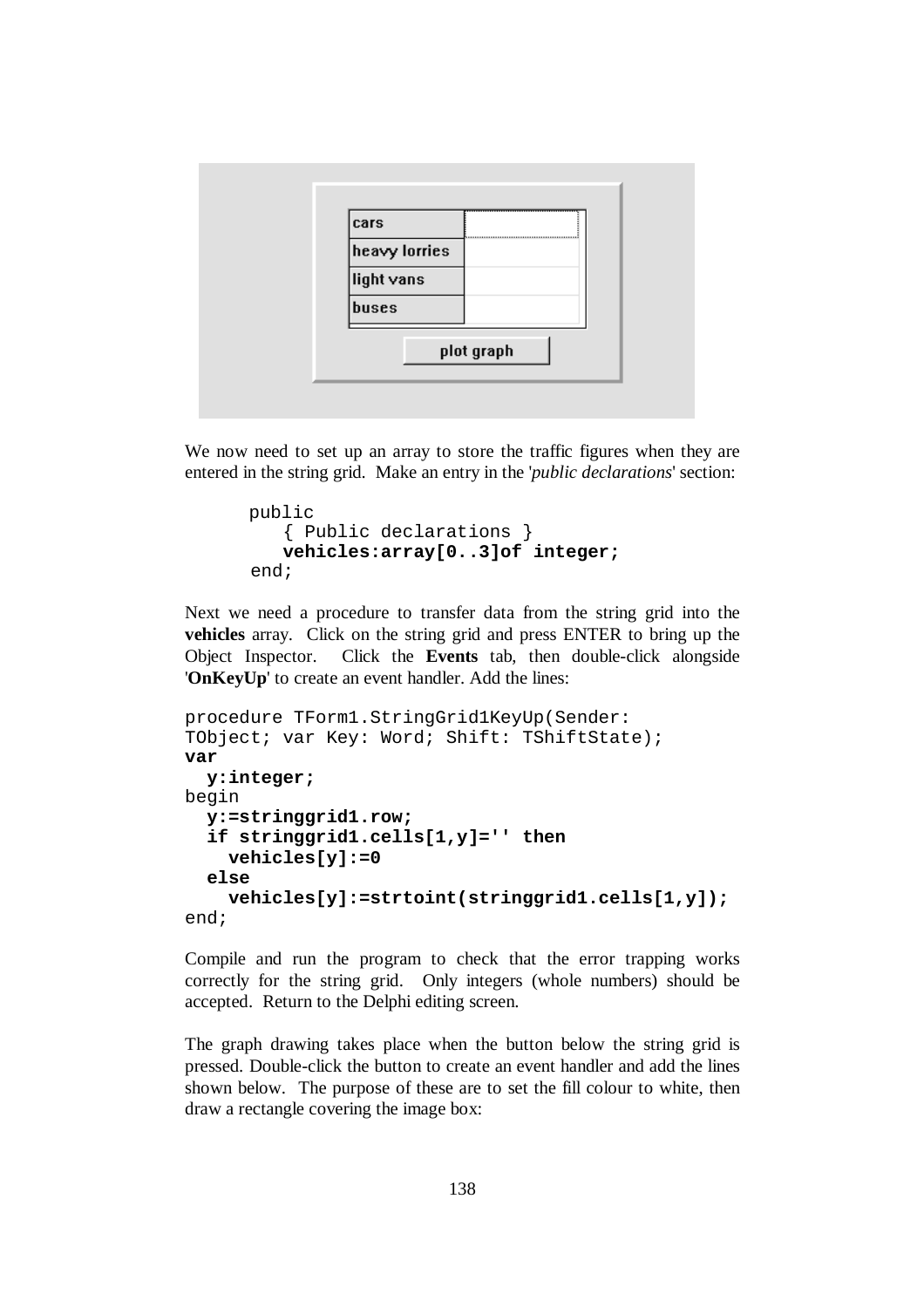```
procedure TForm1.Button1Click(Sender:TObject); 
begin 
   image1.canvas.brush.color:=clWhite; 
   image1.canvas.rectangle(0,0,640,480); 
end;
```
Compile and run the program, then press the '**plot graph**' button. A large white rectangle should appear with the panel 'floating' above it. Return to the Delphi editing screen.

| $\triangle$ Form 1<br>show input grid<br>hide input grid<br>cars<br>heavy lorries | <u>WXQDBBLIER</u> |
|-----------------------------------------------------------------------------------|-------------------|
|                                                                                   |                   |
|                                                                                   |                   |
|                                                                                   |                   |
|                                                                                   |                   |
|                                                                                   |                   |
| light vans                                                                        |                   |
| buses                                                                             |                   |
|                                                                                   |                   |
| plot graph                                                                        |                   |
|                                                                                   |                   |
|                                                                                   |                   |
|                                                                                   |                   |
|                                                                                   |                   |

When the program is running, it would be convenient if we could turn the panel on and off each time data is entered or a graph plotted. To do this, add two buttons at the top of the screen labelled '**show input grid**' and '**hide input grid**'. Create an event handler for the '*show input grid*' button and add the line:

```
procedure TForm1.Button2Click(Sender: TObject); 
begin 
   panel1.visible:=true; 
end;
```
For the '*hide input grid*' button, create the event handler:

```
procedure TForm1.Button3Click(Sender: TObject); 
begin 
   panel1.visible:=false;
end;
```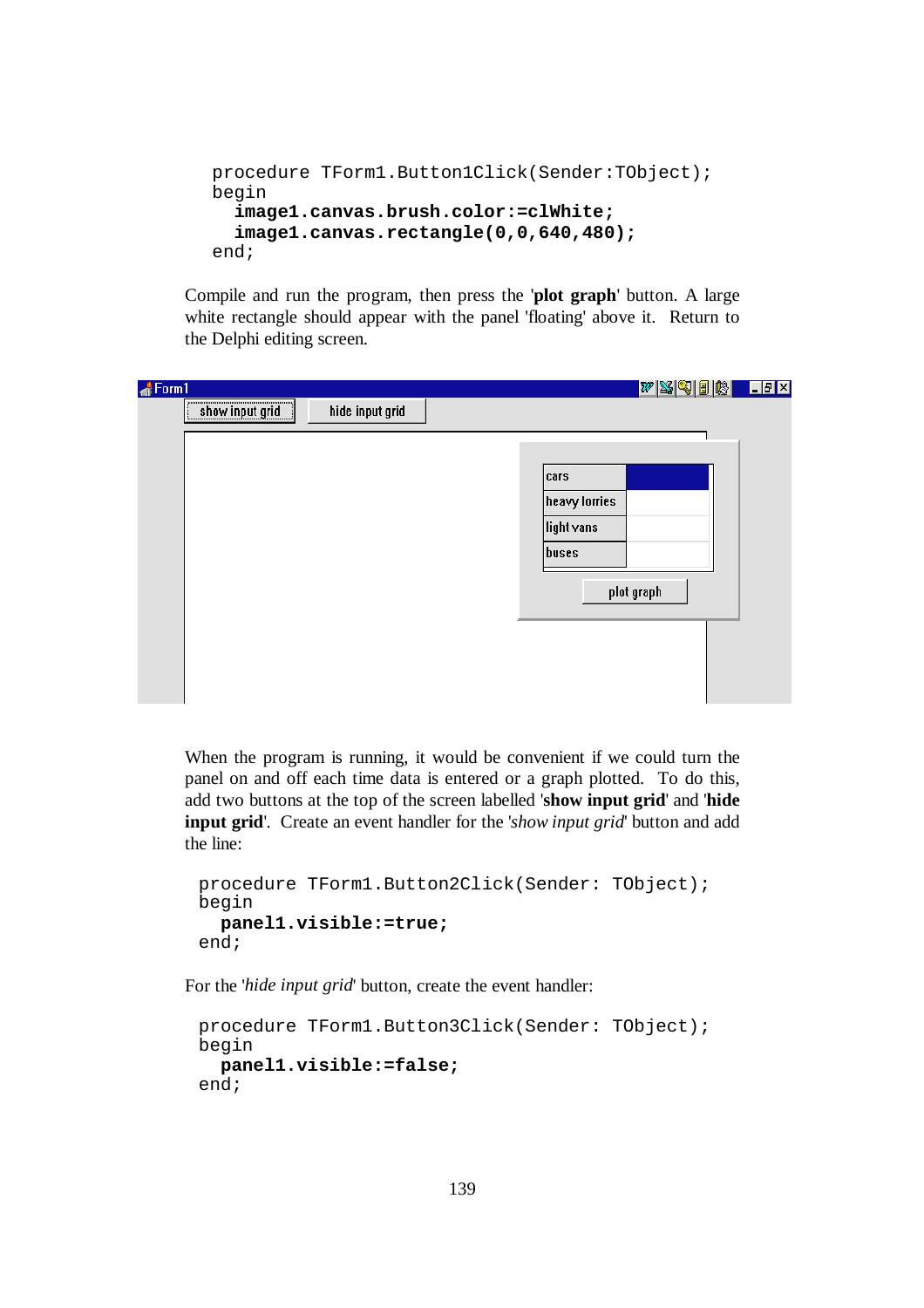Run the program to check that the panel can be turned on and off as required, then return to the Delphi editing screen.

The data entry part of the program is now completed and we can turn our attention to drawing the actual graph. From our earlier work on graphics, we know how to draw the lines and rectangles for the histogram. The main problem is deciding how to fit the histogram onto the screen within the 640 horizontal grid squares and the 480 vertical grid squares of the image area.



We will need to leave space below the graph for the names of the types of vehicle. It should be all right to start the columns from a *base line* 400 units down.

We need to fit four columns into the width of the image box. A suitable column *width* is 100 units, with the first column 100 units from the side of the box.

The next question is to decide how *high* to make each of the columns. One solution is to make the tallest column a fixed height, say 300 units, then scale all the other columns accordingly. To do this, the computer will have to check the data to find the vehicle total for the highest column - from the test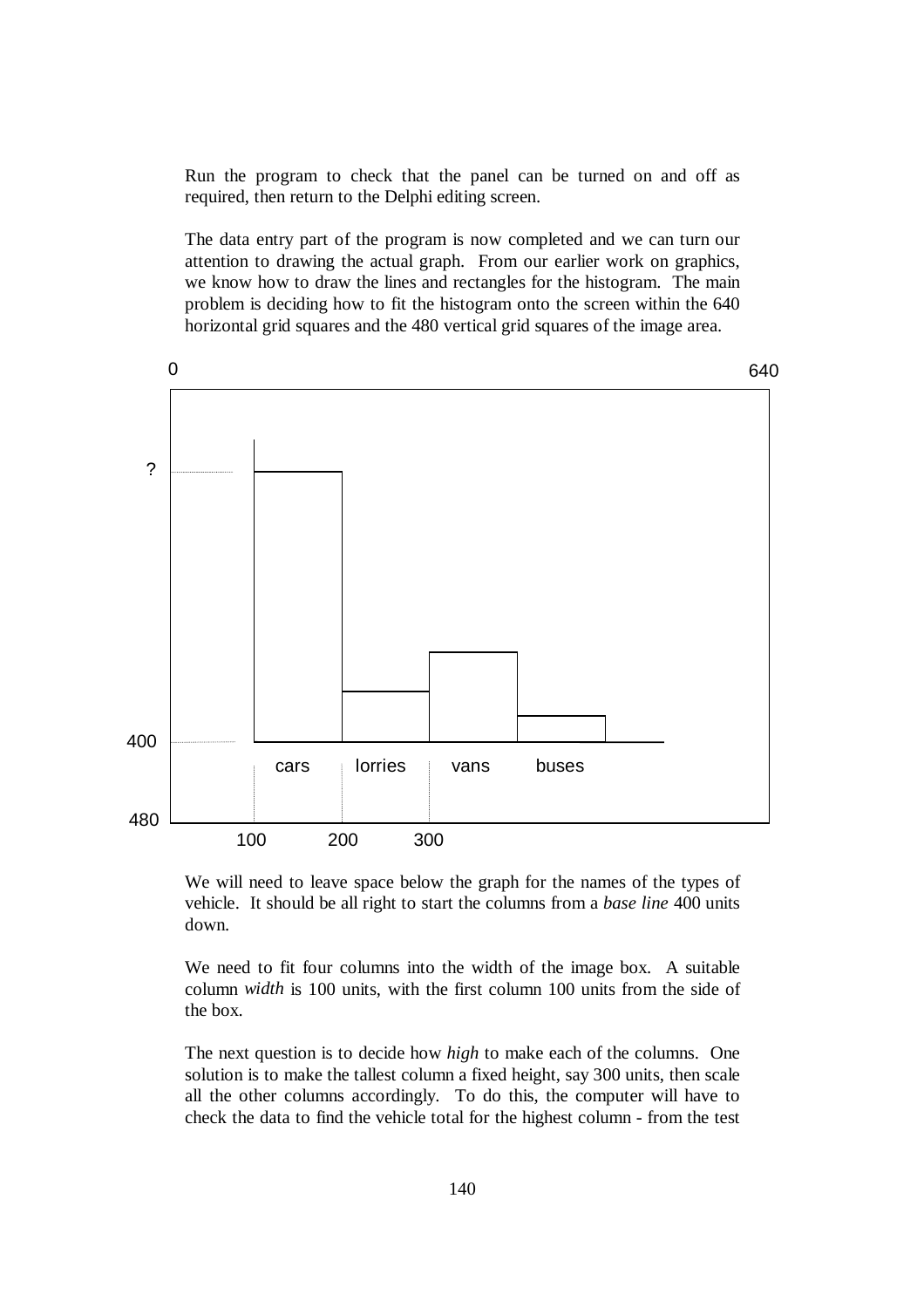data given above this would be 368 cars. We then calculate a **scaling**  factor. If we multiply each of the results by this scaling factor, it will convert vehicle totals to screen units and give the bar heights for the histogram:

**scaling factor = largest bar height / largest vehicle total = 300 / 368**

Begin the graph by drawing the axes. Add lines to the '**plot graph**' button procedure to draw the vertical and horizontal lines:

```
procedure TForm1.Button1Click(Sender: TObject); 
begin 
   image1.canvas.brush.color:=clWhite; 
   image1.canvas.rectangle(0,0,640,480); 
   image1.canvas.moveto(100,100); 
                                                   ADD<sup>-</sup>
                                                   THIS
   image1.canvas.lineto(100,400); 
   image1.canvas.lineto(550,400); 
end;
```
Compile and run the program. Press the 'plot graph' button and the axes should appear:

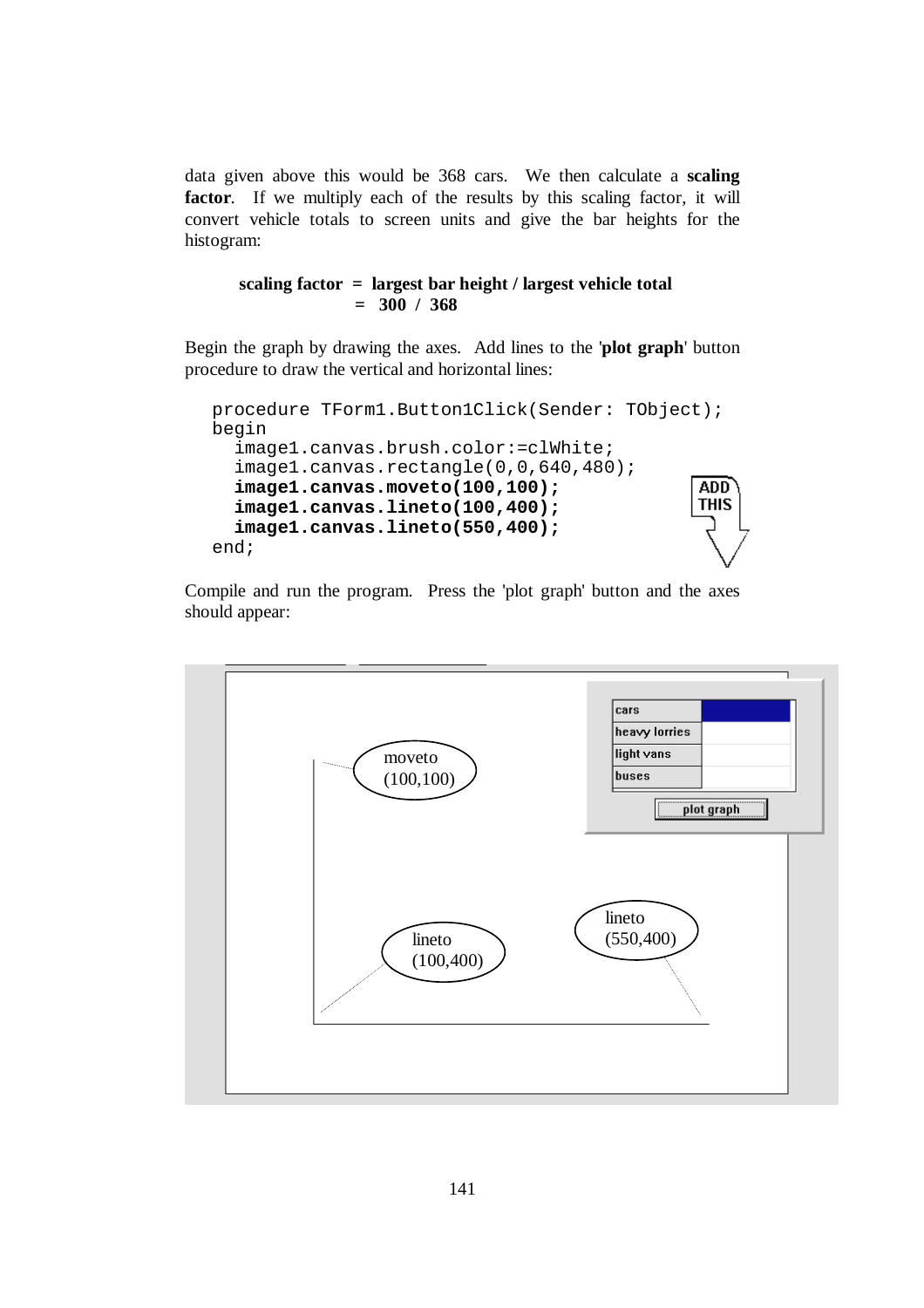The next step is to write a section of program to calculate the **scaling factor** for converting vehicle totals into heights for the columns. This uses the technique introduced in the last chapter to find the maximum of the numbers in the vehicle array. We begin by making **vehicles[0]** the maximum so far, then a loop checks each of the remaining entries to see if a larger figure can be found. Add the following lines to the 'plot graph' event handler:



In the final step, the chosen graph height of 300 screen units has been divided by the maximum vehicle total to give the **scaling factor**.

We are now ready to draw the first of the columns on the histogram. This will begin at 100 units across.

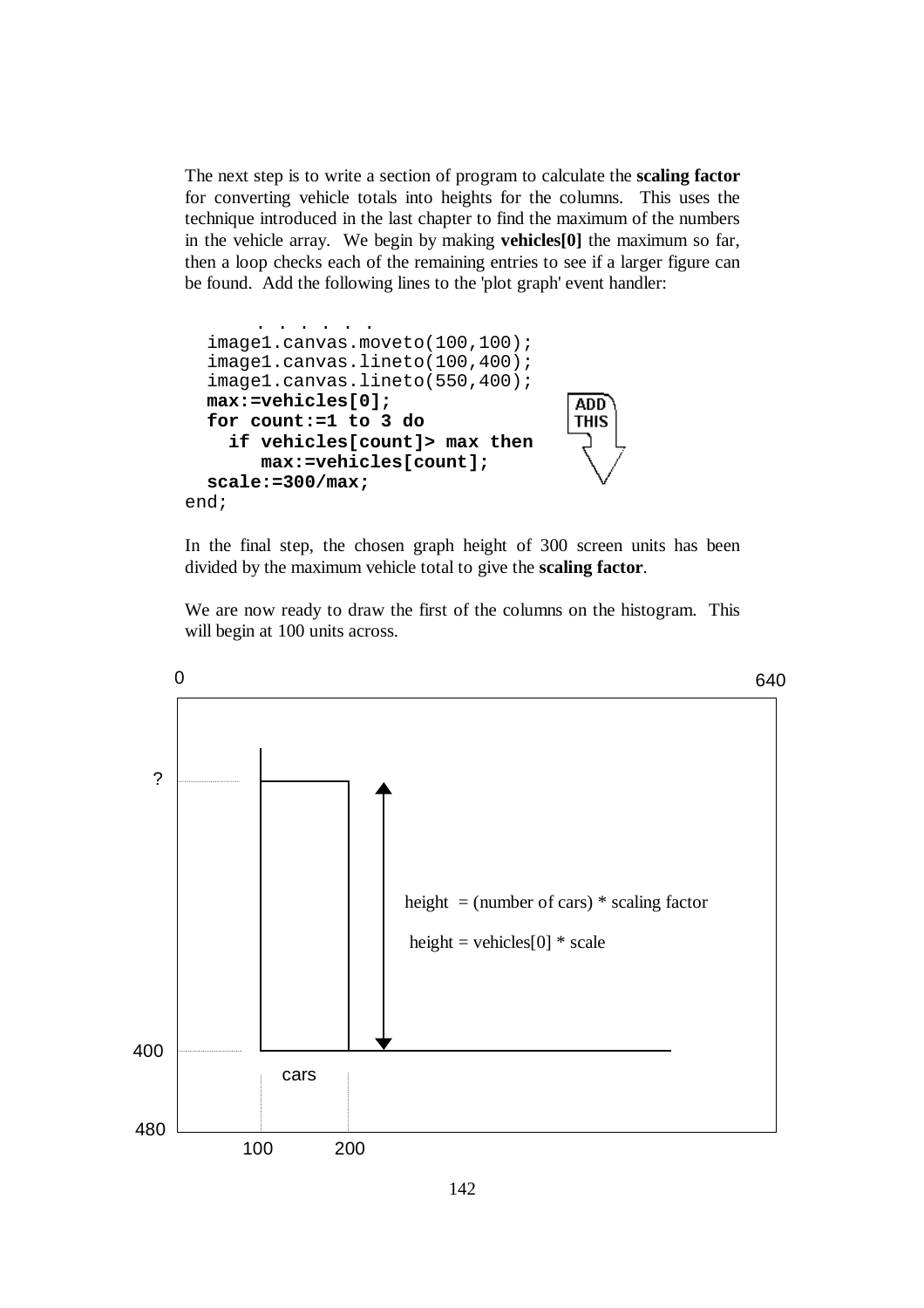The base line will be at 400 units, and the height of the column will depend on the number of cars recorded in the array as **vehicles[0]**.

Add the lines below to draw the column. To simplify the calculation, we have calculated the height and set a value for the across position of the column before the rectangle is drawn:

```
 max:=vehicles[0]; 
 for count:=1 to 3 do 
   if vehicles[count]> max then 
      max:=vehicles[count]; 
scale:=300/max; image1.canvas.brush.color:=clRed; 
                                                       ADD<sup>-</sup>
                                                       THIS
 height:=round(vehicles[0]*scale); 
 startx:=100; 
 image1.canvas.rectangle(startx,401, 
                            startx+101,400-height);
```
end;

Variables will need to be listed at the start of the procedure:

```
procedure TForm1.Button1Click(Sender: TObject); 
var 
   max,count,height,startx:integer; 
   scale:real;
```
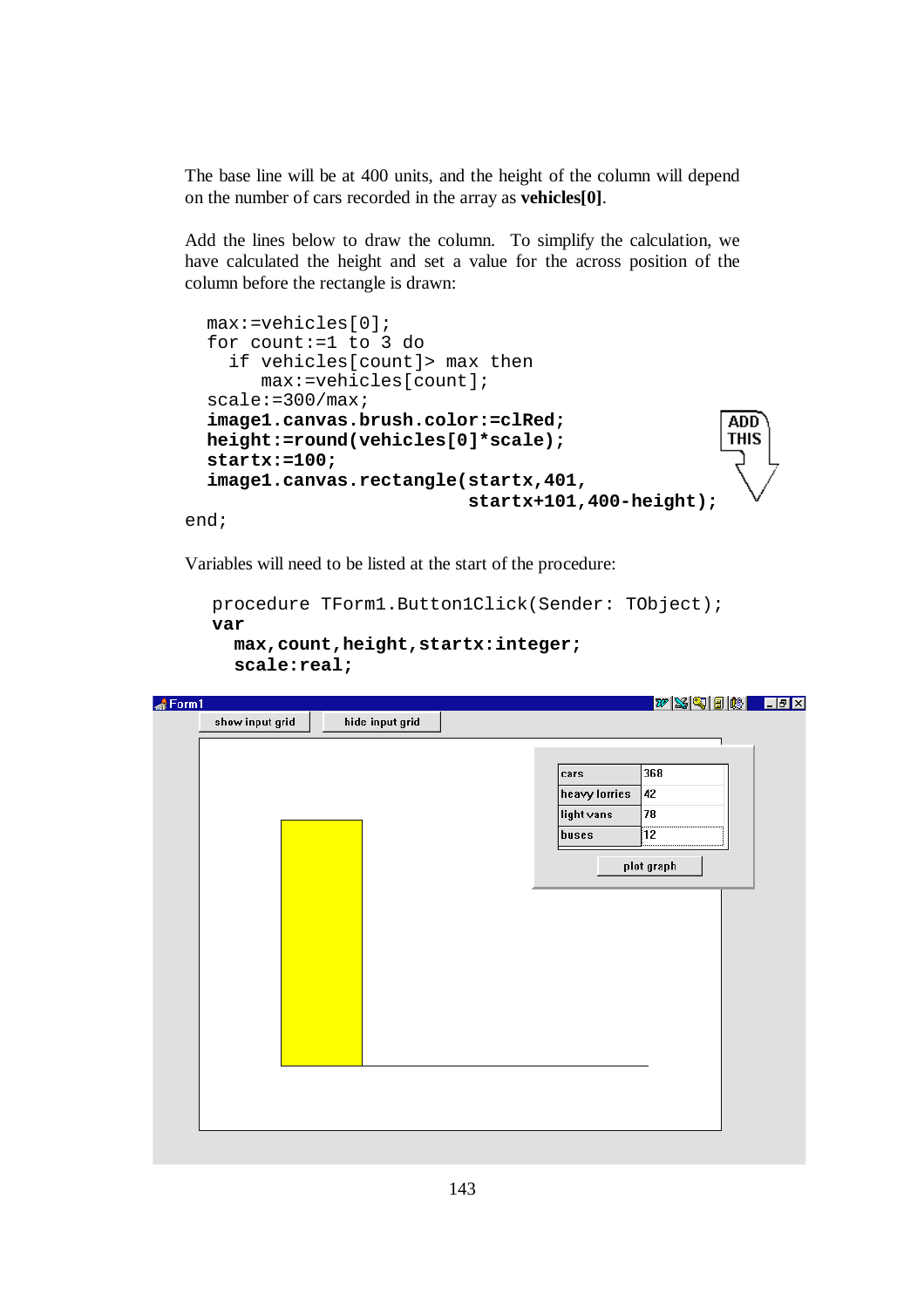Compile and run the program using the test data and press the '**plot graph**' button. The '**cars**' column should be plotted as shown above.

The other three columns can be plotted in a similar way. Each column starts 100 units further across the screen. Add lines of program to do this; you may find it easiest to use the Edit/Copy/Paste facility to do this:

```
image1.canvas.brush.color:=clRed; 
height:=round(vehicles[0]*scale); 
startx:=100; 
image1.canvas.rectangle(startx,401, 
                           startx+101,400-height); 
height:=round(vehicles[1]*scale); 
                                                     ADD
startx:=200; 
                                                    THIS
image1.canvas.rectangle(startx,401, 
                           startx+101,400-height); 
height:=round(vehicles[2]*scale); 
startx:=300; 
image1.canvas.rectangle(startx,401, 
                           startx+101,400-height); 
height:=round(vehicles[3]*scale); 
startx:=400; 
image1.canvas.rectangle(startx,401, 
                           startx+101,400-height);
```
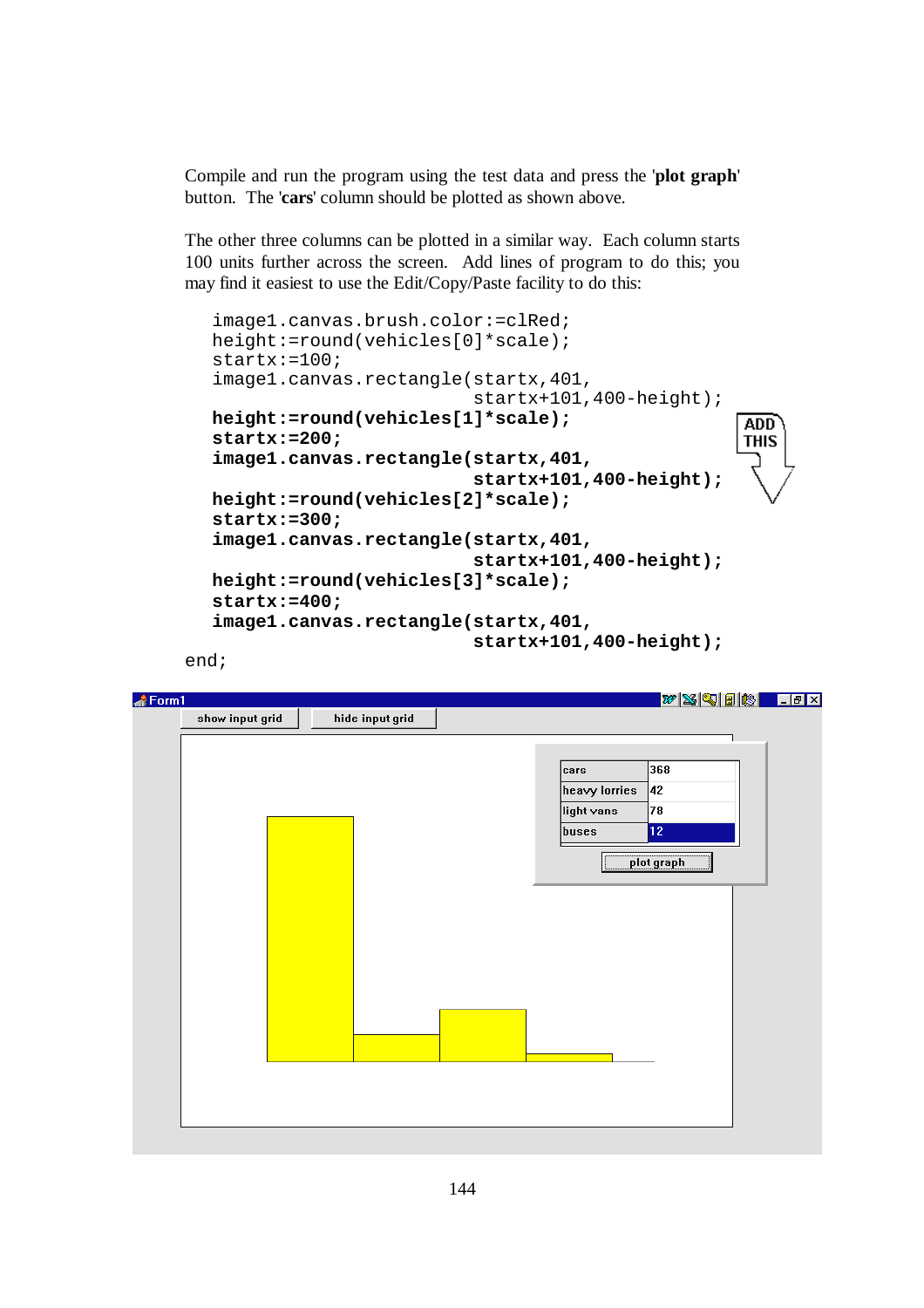Compile and run the program with the test data. Return to the Delphi editing screen.

The graph should be drawn correctly, but the program is longer it needs to be. We could produce the same graph more neatly with a FOR..TO..DO loop - this would repeat four times to draw each of the columns in turn. The loop counter variable could be used to calculate the start position for each of the columns.

To demonstate how this would work, delete the lines of program which draw the columns and replace them by the loop shown below. The procedure becomes:

```
procedure TForm1.Button1Click(Sender: TObject); 
var 
   max,count,height,startx:integer; 
   scale:real; 
begin 
   image1.canvas.brush.color:=clWhite; 
   image1.canvas.rectangle(0,0,640,480); 
   image1.canvas.moveto(100,100); 
   image1.canvas.lineto(100,400); 
   image1.canvas.lineto(550,400); 
   max:=vehicles[0]; 
   for count:=1 to 3 do 
     if vehicles[count]> max then 
        max:=vehicles[count]; 
   scale:=300/max; 
   for count:=0 to 3 do 
   begin 
     image1.canvas.brush.color:=clRed; 
     height:=round(vehicles[count]*scale); 
     startx:=100+100*count; 
     image1.canvas.rectangle(startx,401, 
                                startx+101,400-height);
   end; 
end;
```
Check that the program gives the same result with the test data.

Our final task to complete the graph is to add captions along the horizontal axis for the types of vehicle, as shown below. This can be done by the same loop that draws each of the columns.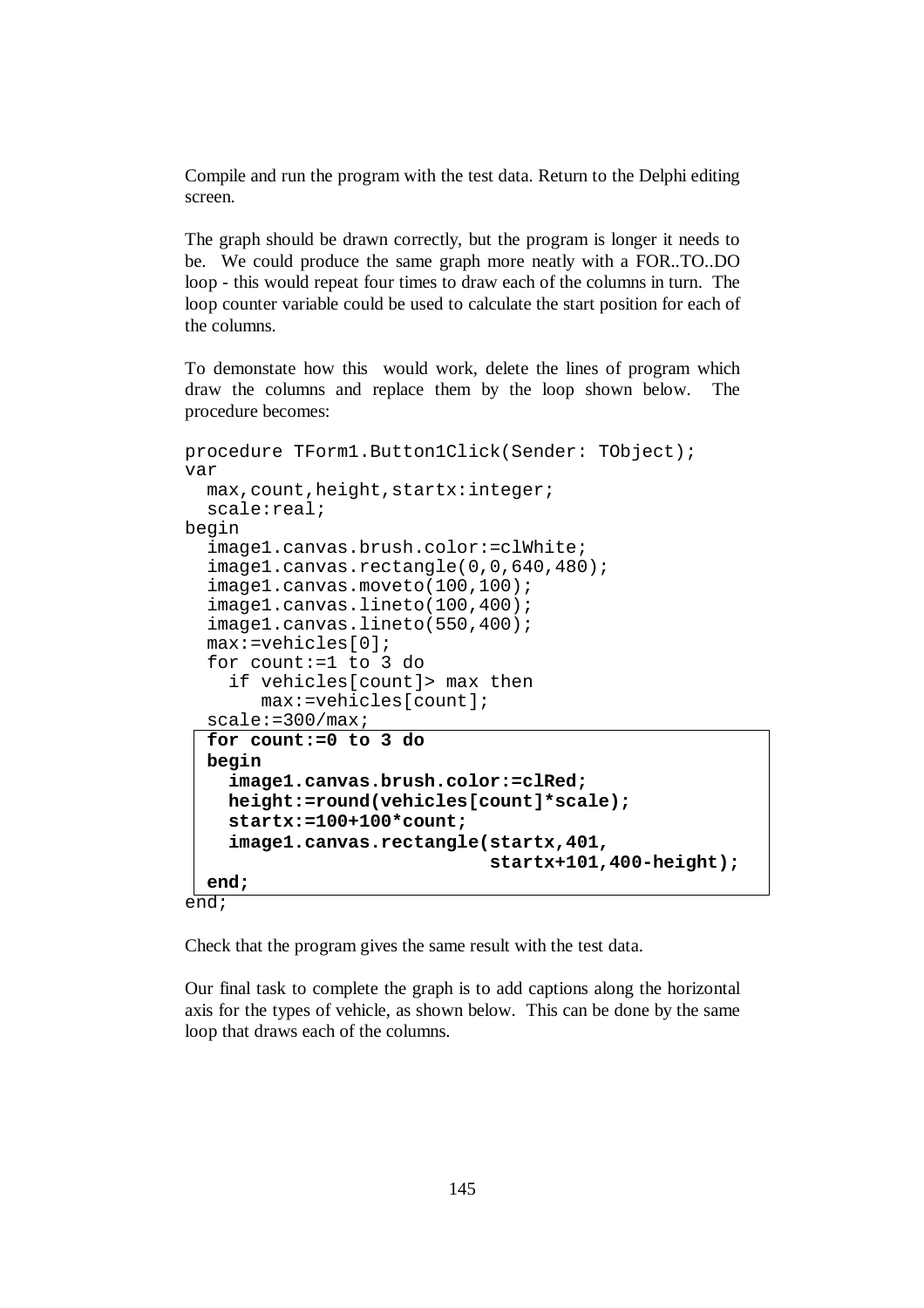

Add the lines shown:

```
 for count:=0 to 3 do 
   begin 
     image1.canvas.brush.color:=clRed; 
     height:=round(vehicles[count]*scale); 
     startx:=100+100*count; 
     image1.canvas.rectangle(startx,401, 
                                startx+101,400-height);
     case count of 
                                                     ADD
       0: caption:='cars'; 
                                                     THIS
       1: caption:='lorries'; 
       2: caption:='vans'; 
       3: caption:='buses'; 
     end; 
     image1.canvas.brush.color:=clWhite; 
     image1.canvas.textout(startx+20,410,caption); 
   end; 
end;
```
The CASE command uses the loop counter to choose the correct caption, then the TEXTOUT command puts it onto the screen.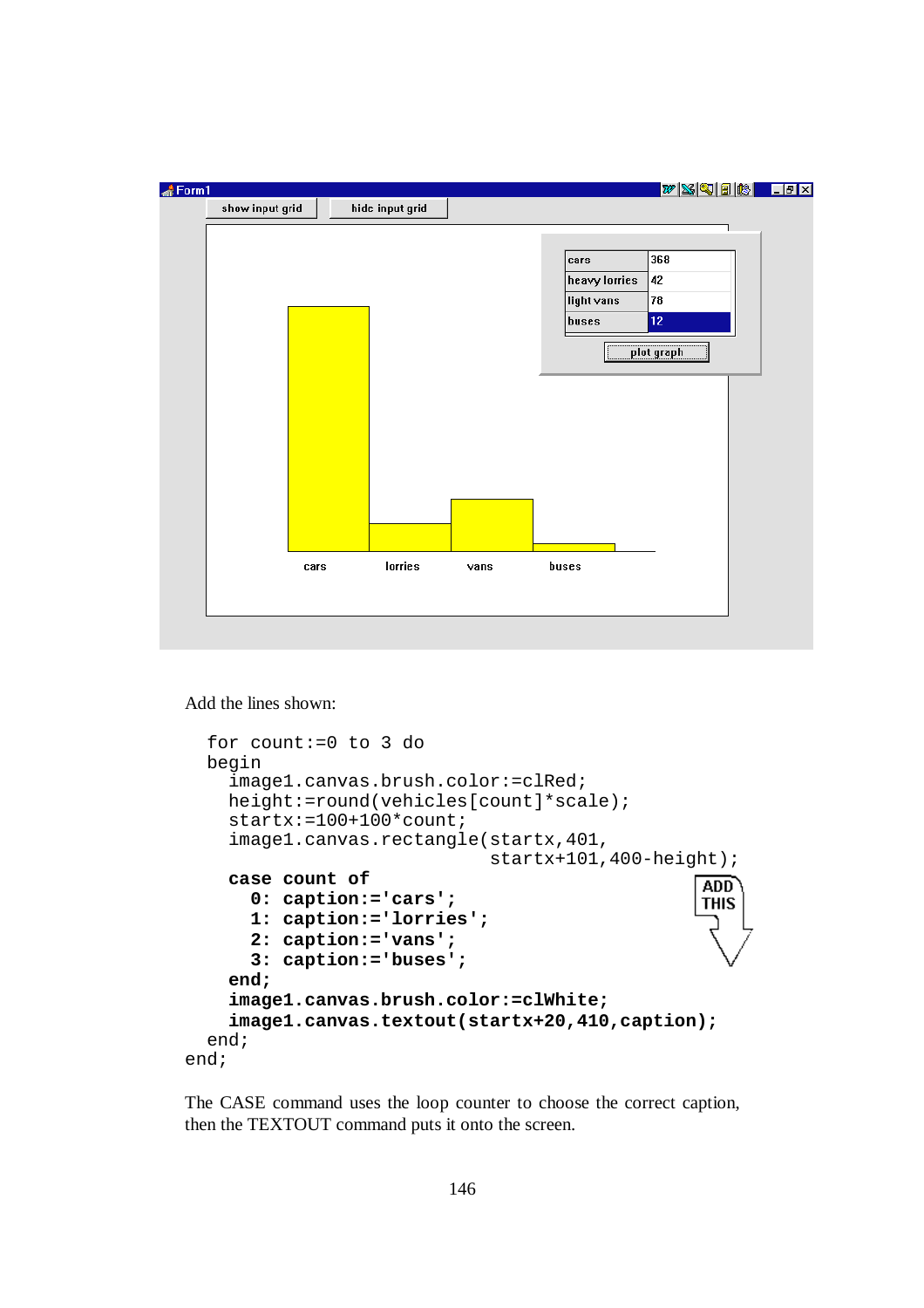It will be necessary to add '**caption**' to the list of variables at the start of the procedure:

```
var 
   max,count,height,startx:integer; 
   scale:real; 
   caption:string;
```
Compile and run the completed progam, and test this with a variety of vehicle totals.

## Line graph

In our next program we will produce a line graph of temperature recordings by a weather station during a seven day period. The input section of the program will be very similar to the traffic survey.

Begin by creating a new directory TEMP and save a Delphi project into it. Use the Object Inspector to maximize the form, and drag the grid to nearly fill the screen.

Add an **image** box. Click inside the image box and press ENTER to bring up the Object Inspector, then set the **Width** property to **640** and the **Height** property to **480**. Centre the image on the form. This will be the area in which the graph is drawn. Now add a panel so that it overlaps the top right corner of the image box:

| Form1           |                 |                 | WSGBB <del>B</del> LEX |  |
|-----------------|-----------------|-----------------|------------------------|--|
| show input grid | hide input grid |                 |                        |  |
|                 |                 |                 |                        |  |
|                 |                 | Monday          | 8                      |  |
|                 |                 | Tuesday         | 12                     |  |
|                 |                 | Wednesday       | 11                     |  |
|                 |                 | Thursday        | 16                     |  |
|                 |                 | Friday          | 14                     |  |
|                 |                 | <b>Saturday</b> | <br>9                  |  |
|                 |                 | Sunday          | <br>7                  |  |
|                 |                 |                 |                        |  |
|                 |                 |                 | plot graph             |  |
|                 |                 |                 |                        |  |
|                 |                 |                 |                        |  |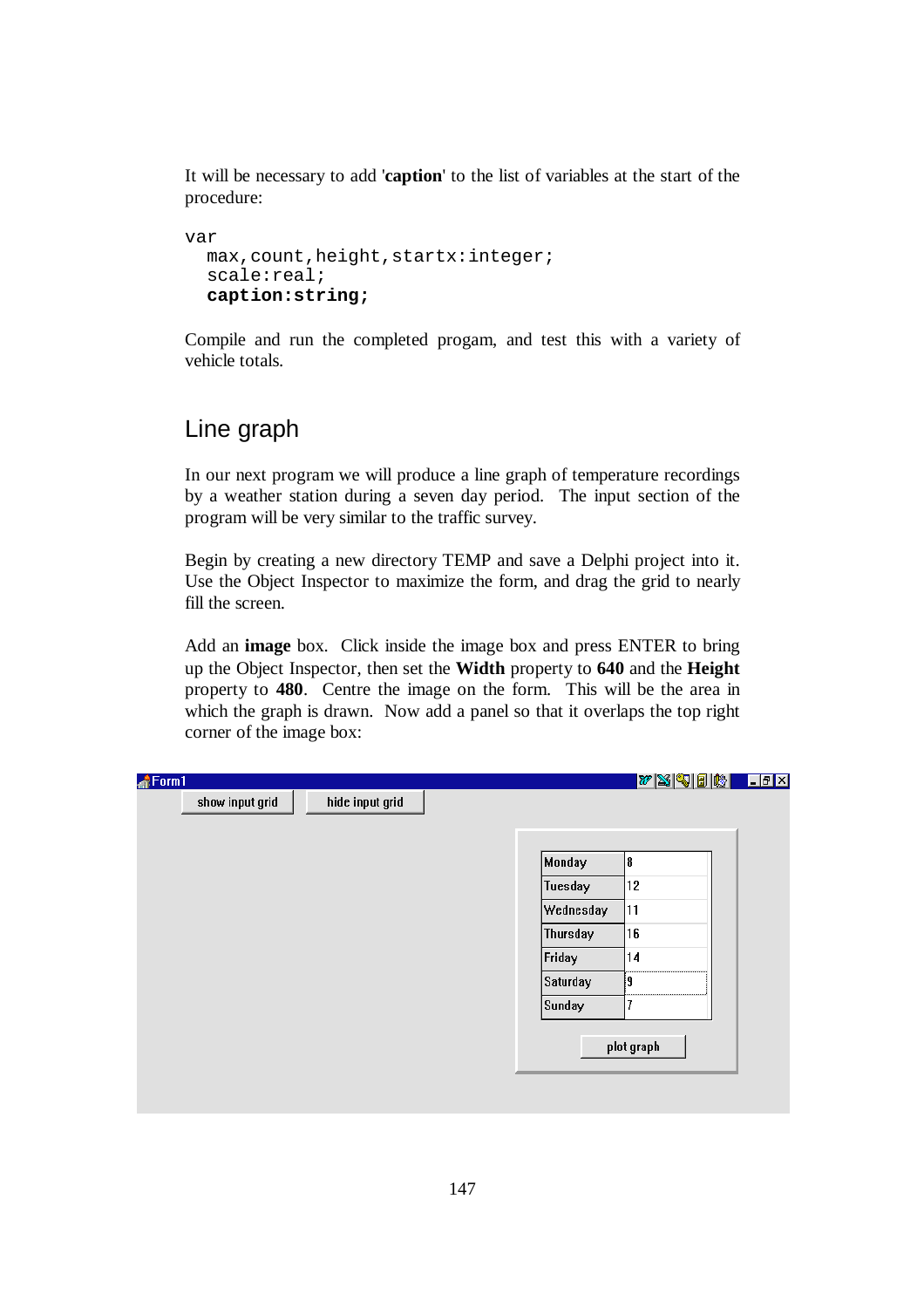The panel will be used for input of the daily temperature data. Place a string grid on the panel and set its properties:

| <b>Fixed Rows</b>      |             |
|------------------------|-------------|
| <b>ColCount</b>        | 2           |
| <b>RowCount</b>        |             |
| <b>DefaultColWidth</b> | 100         |
| <b>Options:</b>        |             |
| goEditing              | <b>True</b> |
| <b>ScrollBars</b>      | <b>None</b> |

Also add a **button** component with the caption '**plot graph**'. Adjust the panel to a suitable size.

Double-click the dotted grid outside the image box to produce an 'OnCreate' event handler and add lines to display captions in the string grid:

```
procedure TForm1.FormCreate(Sender: TObject); 
begin 
   stringgrid1.cells[0,0]:='Monday'; 
   stringgrid1.cells[0,1]:='Tuesday'; 
   stringgrid1.cells[0,2]:='Wednesday'; 
   stringgrid1.cells[0,3]:='Thursday'; 
   stringgrid1.cells[0,4]:='Friday'; 
   stringgrid1.cells[0,5]:='Saturday'; 
   stringgrid1.cells[0,6]:='Sunday'; 
end;
```
Now add two buttons above the image box with the captions '**show input grid**' and '**hide input grid**'. These will work in the same was as in the traffic survey program. Double click the '*show input grid*' button and add a line to the event handler:

```
procedure TForm1.Button2Click(Sender: TObject); 
begin 
   panel1.visible:=true; 
end;
```
For the '*hide input grid*' button, create the event handler:

```
procedure TForm1.Button3Click(Sender: TObject); 
begin 
   panel1.visible:=false;
end;
```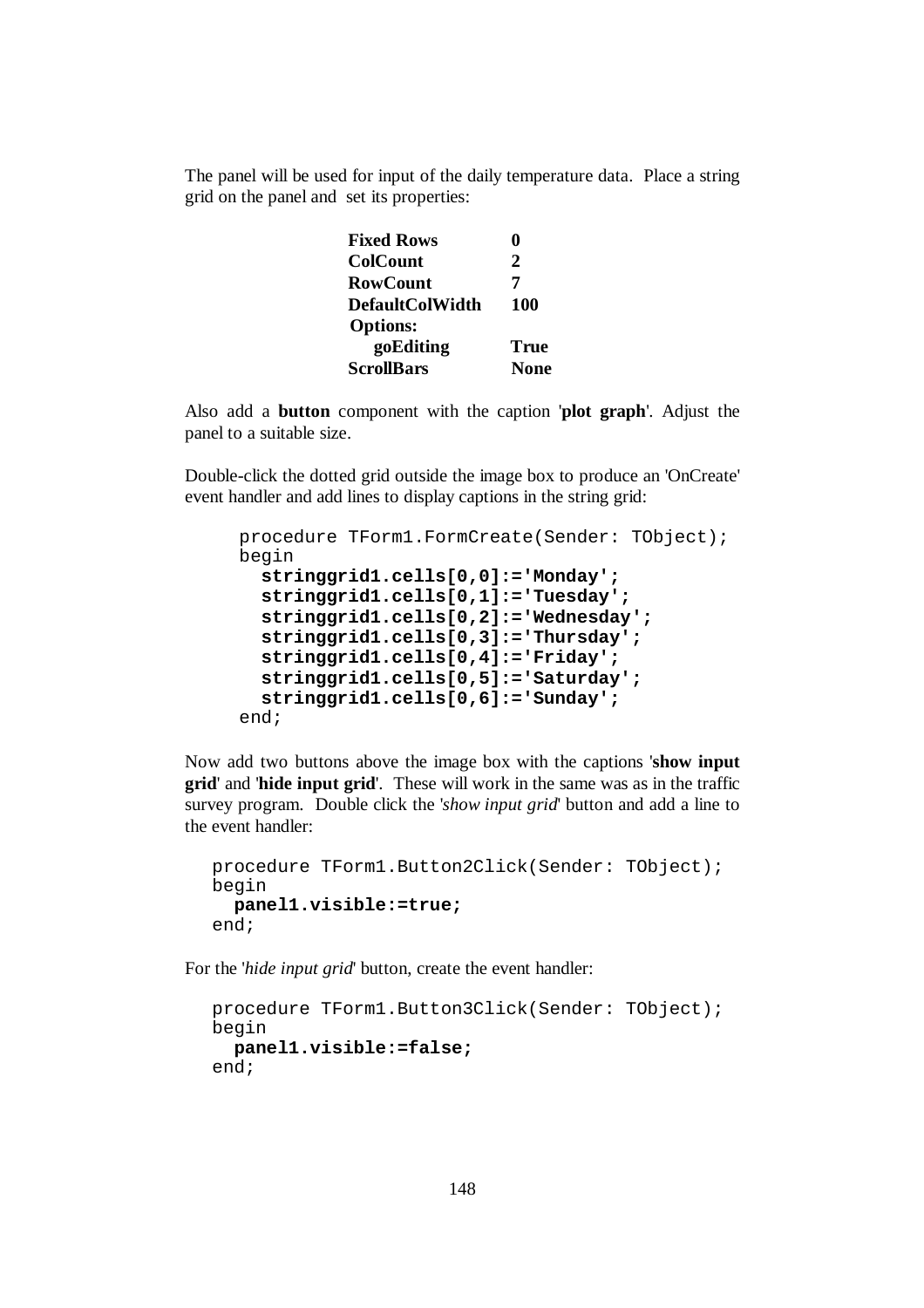We now need to set up an array to store the temperature figures when they are entered in the string grid. Make an entry in the '*public declarations*' section:

```
 public 
    { Public declarations } 
    temp:array[0..6]of integer; 
 end;
```
Next we will set up a procedure to transfer data from the string grid into the **temp** array. Click on the string grid and press ENTER to bring up the Object Inspector. Click the **Events** tab, then double-click alongside '**OnKeyUp**' to create an event handler. Add the lines:

```
procedure TForm1.StringGrid1KeyUp(Sender: TObject; 
                var Key: Word; Shift: TShiftState);
var 
   y:integer; 
begin 
   y:=stringgrid1.row; 
   if (stringgrid1.cells[1,y]='') or 
      (stringgrid1.cells[1,y]='-') then 
     temp[y]:=0 
   else 
     temp[y]:=strtoint(stringgrid1.cells[1,y]); 
end;
```
This is slightly more complicated than procedures we have written before to transfer numbers into an array because negative values have to be accepted. The extra part of the IF... line allows the user to type a minus sign in the string grid without an error message appearing.

Compile and run the program to check that the error trapping works correctly for the string grid. Only integers (whole numbers) should be accepted. Return to the Delphi editing screen.

We can turn our attention to the actual graph. The drawing area in the image box has again been set as 640 horizontal grid squares by 480 vertical grid squares.

We will need to leave space below the horizontal axis for the names of the days, so we can make the base line of the graph 400 units down.

A whole week's data will fit conveniently on the graph if the horizontal distance between days is 80 units, with the vertical axis 100 units from the edge of the image box, as in the diagram below: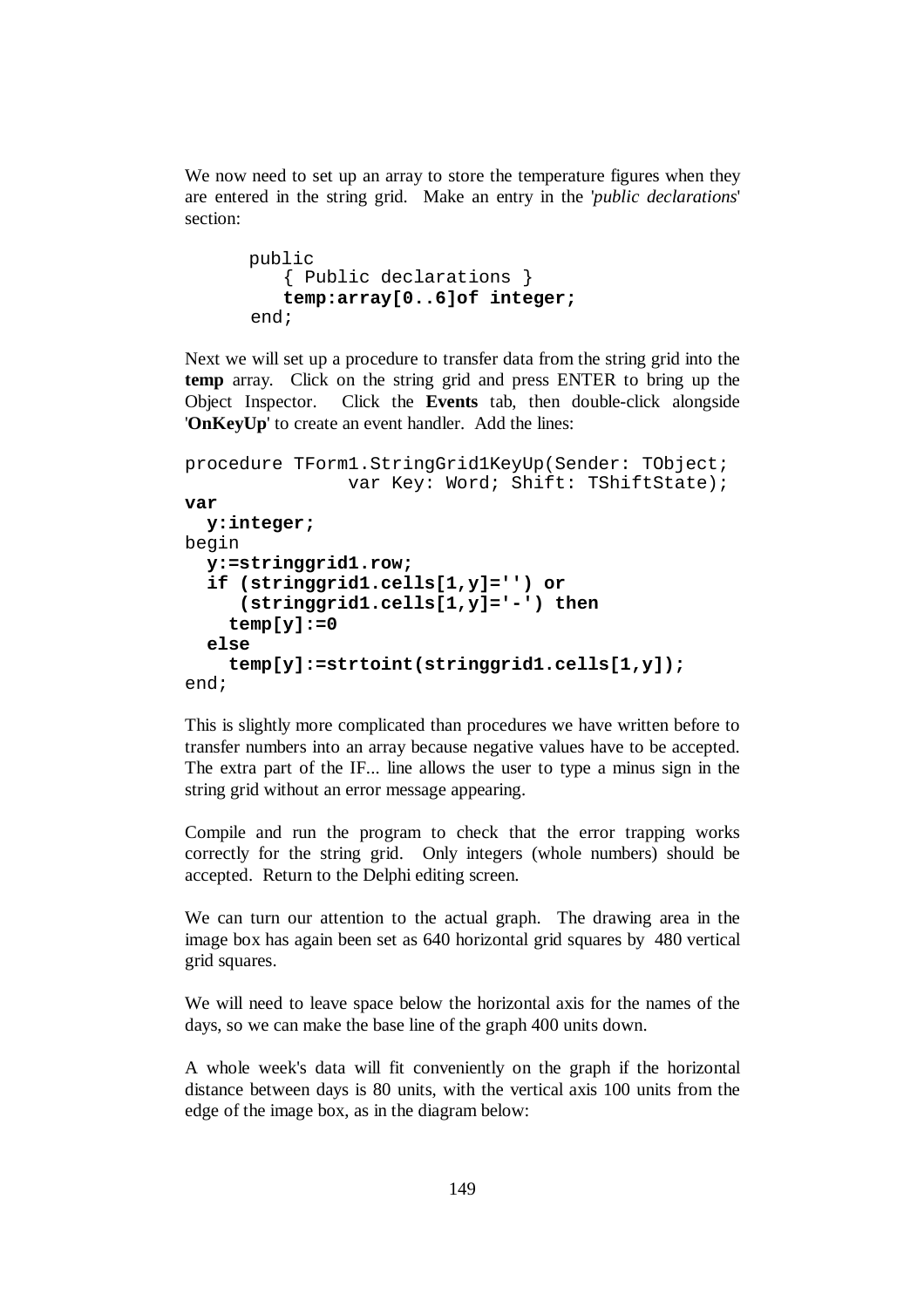

Double-click the 'plot graph' button on the panel to create an event handler. Add the following lines:

```
procedure TForm1.Button1Click(Sender: TObject); 
var 
   x:integer; 
begin 
   image1.canvas.brush.color:=clWhite; 
   image1.canvas.rectangle(0,0,640,480); 
   image1.canvas.moveto(100,100); 
   image1.canvas.lineto(100,400); 
   image1.canvas.lineto(580,400); 
   for x:=0 to 6 do 
   begin 
     image1.canvas.moveto(100+80*x,400); 
     image1.canvas.lineto(100+80*x,410); 
   end; 
end;
```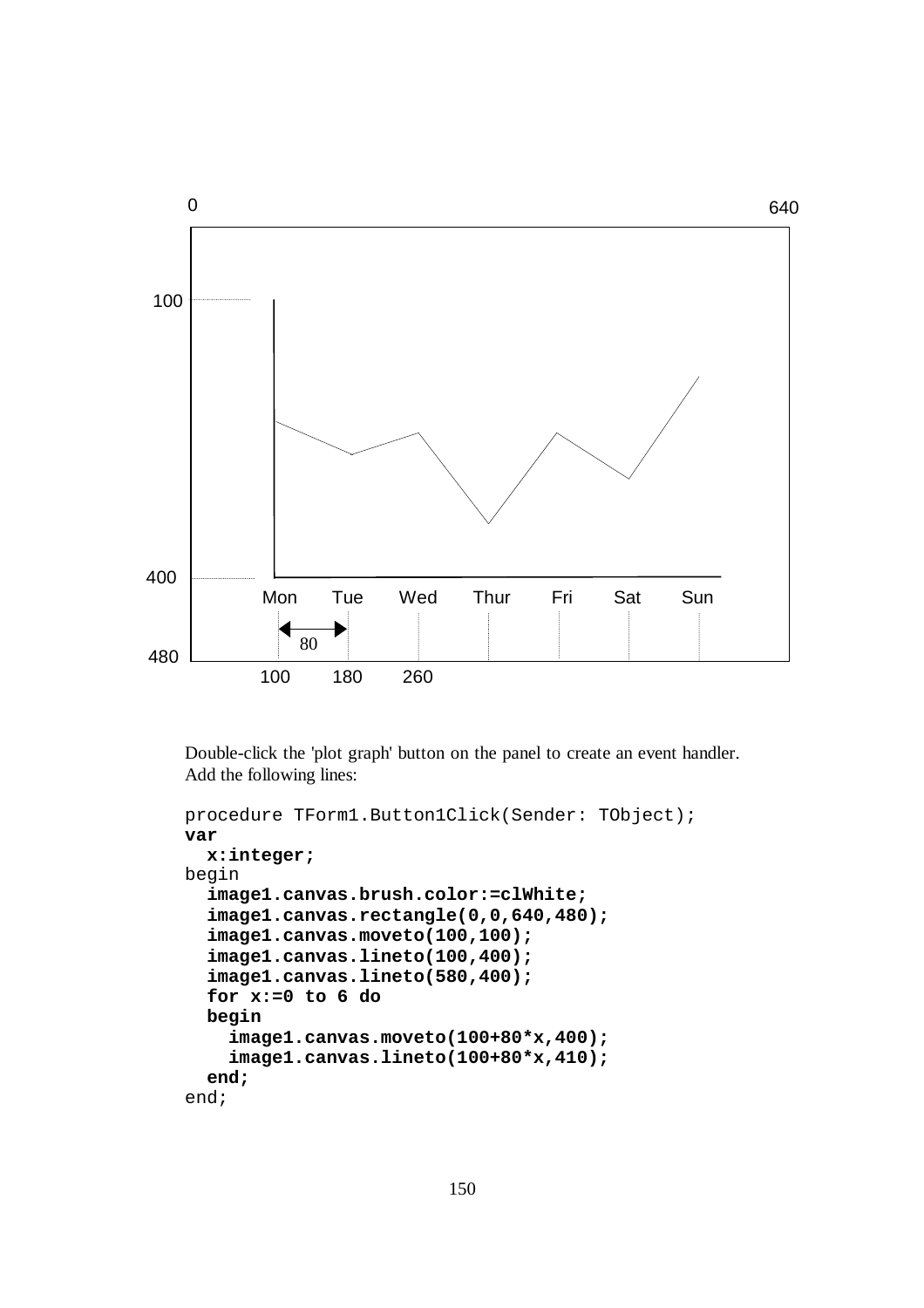The line: **image1.canvas.brush.color:=clWhite;**  sets the fill colour to white, then **image1.canvas.rectangle(0,0,640,480);**  draws the white rectangle for the graph area. The next group of lines:

```
image1.canvas.moveto(100,100); 
image1.canvas.lineto(100,400); 
image1.canvas.lineto(580,400);
```
draw the vertical and horizontal axes.

The final part of the procedure is a loop to draw graduation lines on the horizontal axis for each day:

```
for x:=0 to 6 do 
begin 
  image1.canvas.moveto(100+80*x,400); 
  image1.canvas.lineto(100+80*x,410); 
end;
```

| Form1 |                 |                 |  |           | <u>WSGBBFFBX</u> |  |
|-------|-----------------|-----------------|--|-----------|------------------|--|
|       | show input grid | hide input grid |  |           |                  |  |
|       |                 |                 |  |           |                  |  |
|       |                 |                 |  |           |                  |  |
|       |                 |                 |  | Monday    |                  |  |
|       |                 |                 |  | Tuesday   |                  |  |
|       |                 |                 |  | Wednesday |                  |  |
|       |                 |                 |  | Thursday  |                  |  |
|       |                 |                 |  | Friday    |                  |  |
|       |                 |                 |  | Saturday  |                  |  |
|       |                 |                 |  | Sunday    |                  |  |
|       |                 |                 |  |           | plot graph       |  |
|       |                 |                 |  |           |                  |  |
|       |                 |                 |  |           |                  |  |
|       |                 |                 |  |           |                  |  |
|       |                 |                 |  |           |                  |  |
|       |                 |                 |  |           |                  |  |
|       |                 |                 |  |           |                  |  |
|       |                 |                 |  |           |                  |  |
|       |                 |                 |  |           |                  |  |
|       |                 |                 |  |           |                  |  |
|       |                 |                 |  |           |                  |  |

Compile and run the program. Press the 'plot graph' button to check that the axes and graduations are drawn correctly, then return to the Delphi editing screen.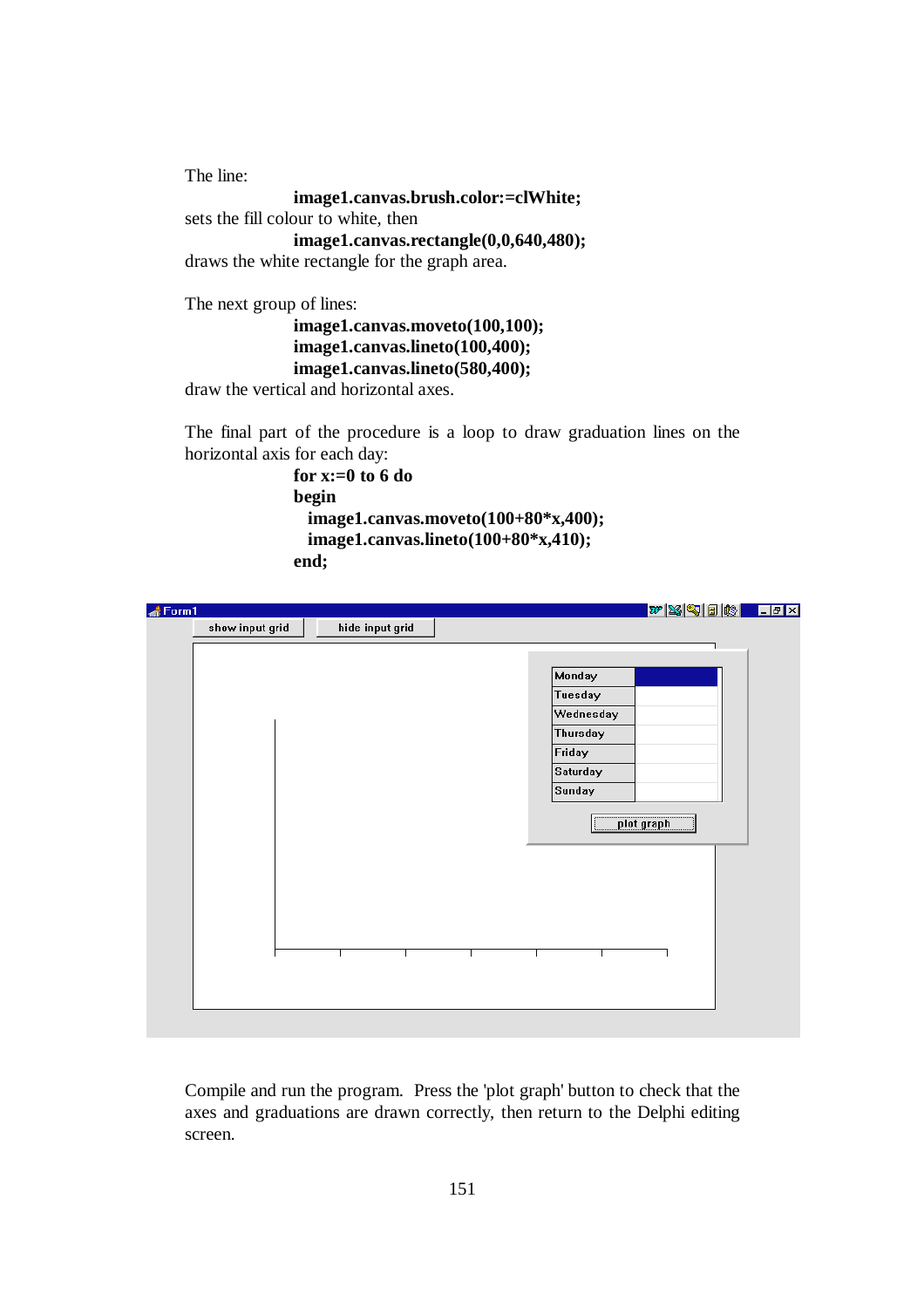Names for the days can be written below the graduation lines. We will use a CASE structure similar to the traffic survey program. Add lines to the loop so that the procedure becomes:

```
procedure TForm1.Button1Click(Sender: TObject); 
var 
   x:integer; 
   day:string; 
begin 
   image1.canvas.brush.color:=clWhite; 
   image1.canvas.rectangle(0,0,640,480); 
   image1.canvas.moveto(100,100); 
   image1.canvas.lineto(100,400); 
   image1.canvas.lineto(580,400); 
  for x:=0 to 6 do
   begin 
     image1.canvas.moveto(100+80*x,400); 
     image1.canvas.lineto(100+80*x,410); 
     case x of 
                                           ADD<sup>-</sup>
        0:day:='Mon'; 
                                           THIS
        1:day:='Tue'; 
        2:day:='Wed'; 
        3:day:='Thur'; 
        4:day:='Fri'; 
        5:day:='Sat'; 
        6:day:='Sun'; 
     end; 
     image1.canvas.textout(90+80*x,414,day); 
   end; 
end;
```
Compile and run the program. Press the 'plot graph' button to check that the captions for the days are printed.



Return to the Delphi editing screen. We must now consider the vertical axis.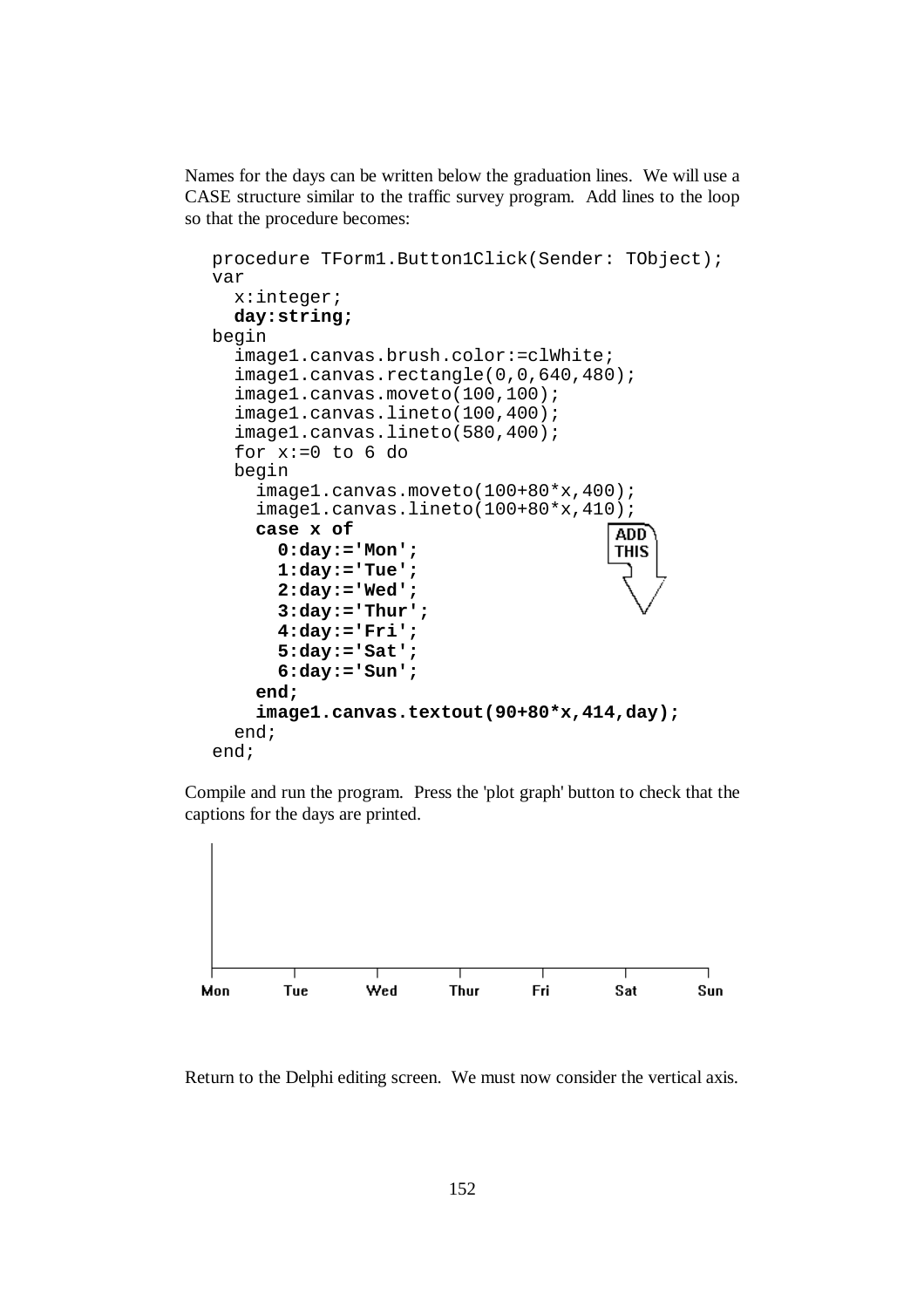Let us assume that temperatures recorded at the weather station will be in the range  $-5^\circ$  to  $+25^\circ$ :



We can put graduation lines on the vertical axis in a similar way to the horizontal axis. Divisions at intervals of 5° would be suitable. Add another loop to the 'draw graph' event handler to do this:

```
 .........
    5:day:= 'Sat';
    6:day:='Sum';
     end; 
     image1.canvas.textout(90+80*x,414,day); 
   end; 
   for y:=0 to 6 do 
                                                        ADD
   begin 
                                                        THIS
     image1.canvas.moveto(100,400-50*y); 
     image1.canvas.lineto(80,400-50*y); 
     caption:=inttostr(y*5-5); 
     image1.canvas.textout(60,393-50*y,caption); 
   end; 
   image1.canvas.textout(10,220,'deg.C'); 
end;
```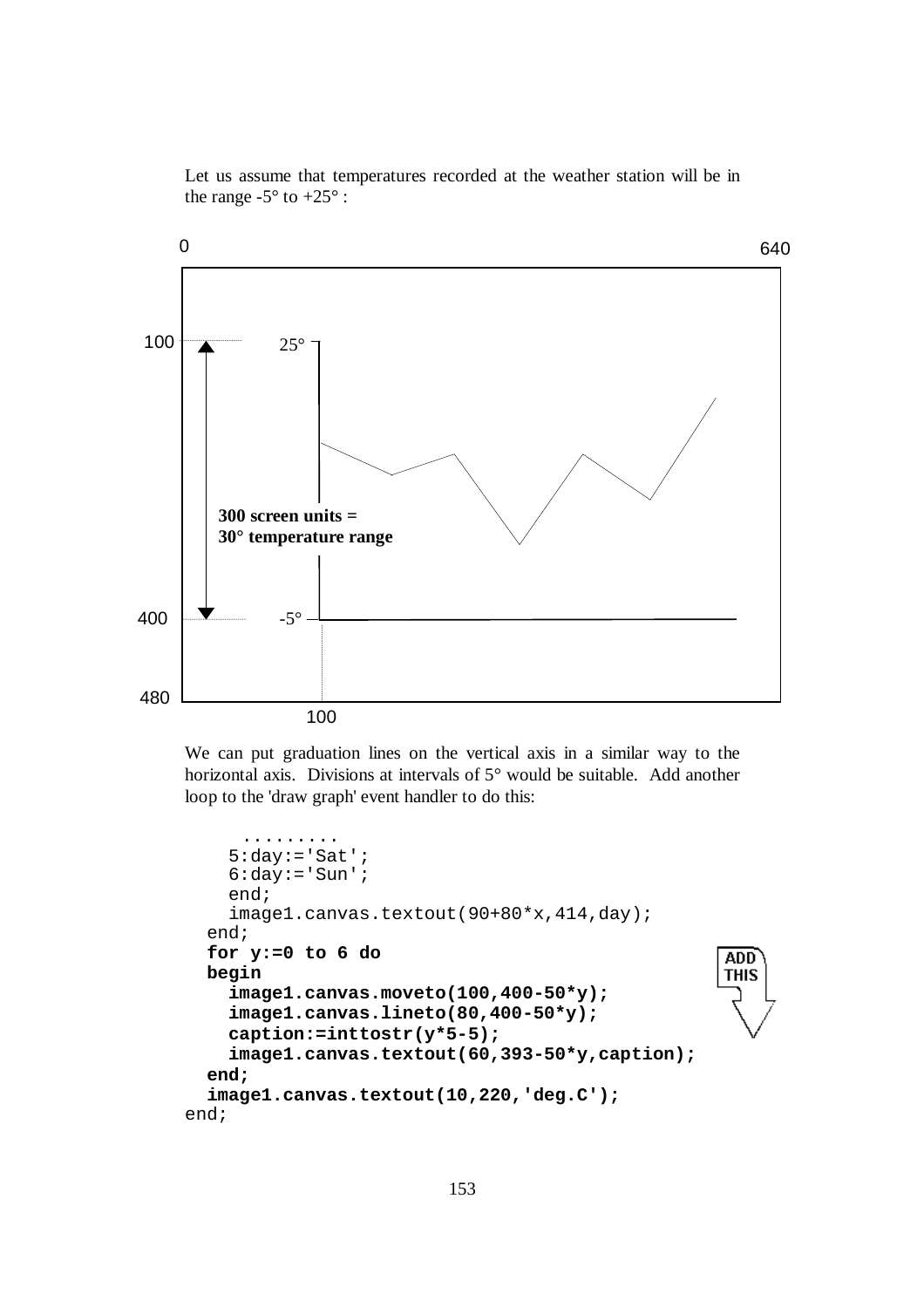The variables **y** and **caption** will need to be added at the start of the procedure:

```
procedure TForm1.Button1Click(Sender: TObject); 
var 
   x,y:integer; 
   day,caption:string;
```
The loop repeats seven times to produce each of the graduation lines in turn. The loop counter, **y,** is used to calculate how far above the base line each graduation is drawn:

```
 for y:=0 to 6 do 
 begin 
  image1.canvas.moveto(100,400-50*y); 
  image1.canvas.lineto(80,400-50*y);
```
The loop counter value is used to generate the temperature numbers. The **y** value is multiplied by 5 because the graduations are at intervals of 5 degrees. We also subtract 5, so that the first graduation begins at -5 degrees:

```
 caption:=inttostr(y*5-5); 
 image1.canvas.textout(60,393-50*y,caption);
```
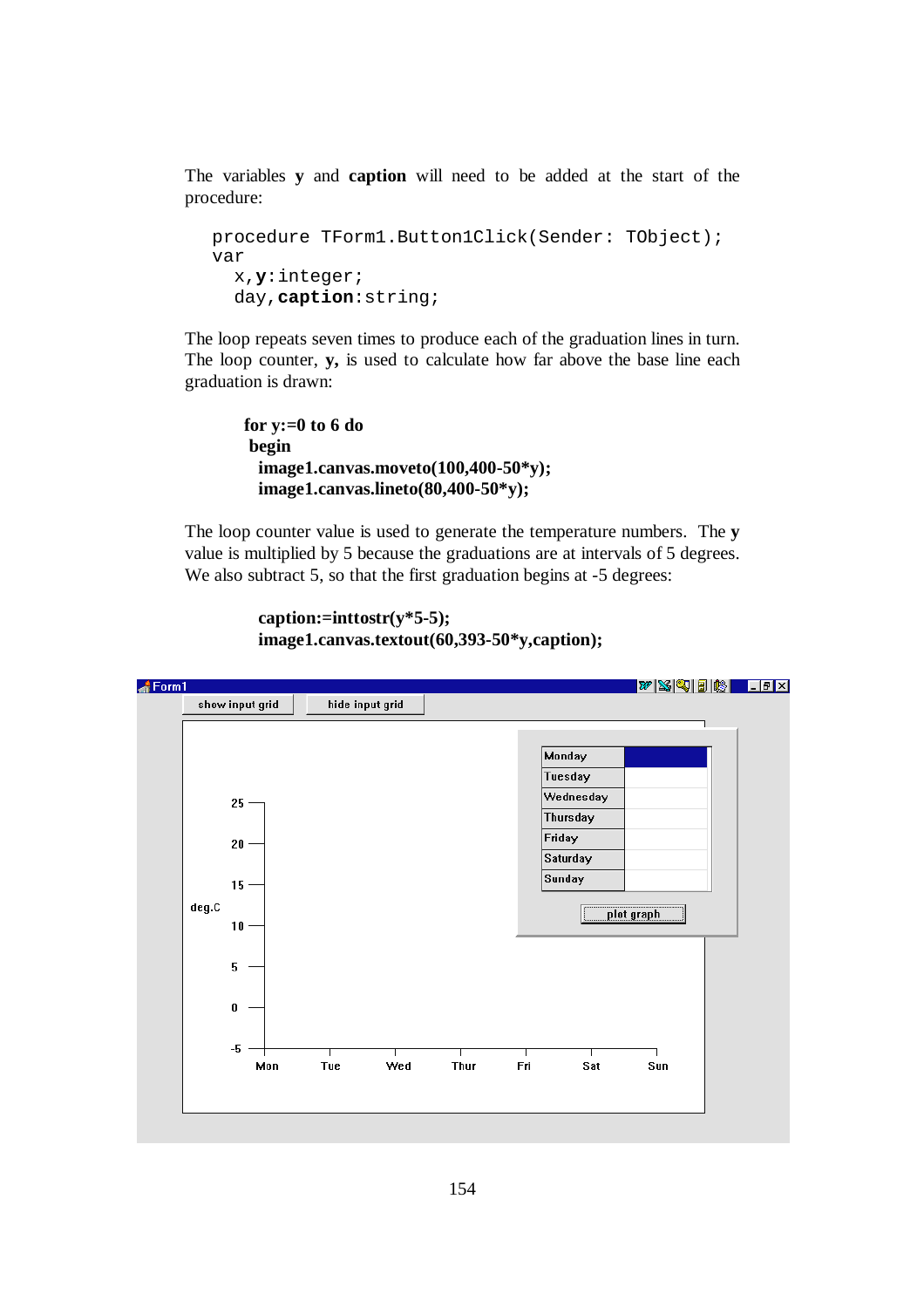Compile and run the program to check that the graduations on the vertical axis are displayed correctly. Return to the Delphi editing screen.

The final stage in the program is to draw the line on the graph, using the input temperature values.



The scaling factor will be 10 screen units for each degree Centigrade. For each day on the graph, it is necessary to move 80 screen units to the right.

We can draw the line by moving to the starting point for Monday, then use a loop to continue for each of the remaining six days. Begin by adding a variable '**count**':

```
procedure TForm1.Button1Click(Sender: TObject); 
var 
   x,y,count:integer; 
   day,caption:string;
```
then insert the lines of program shown below: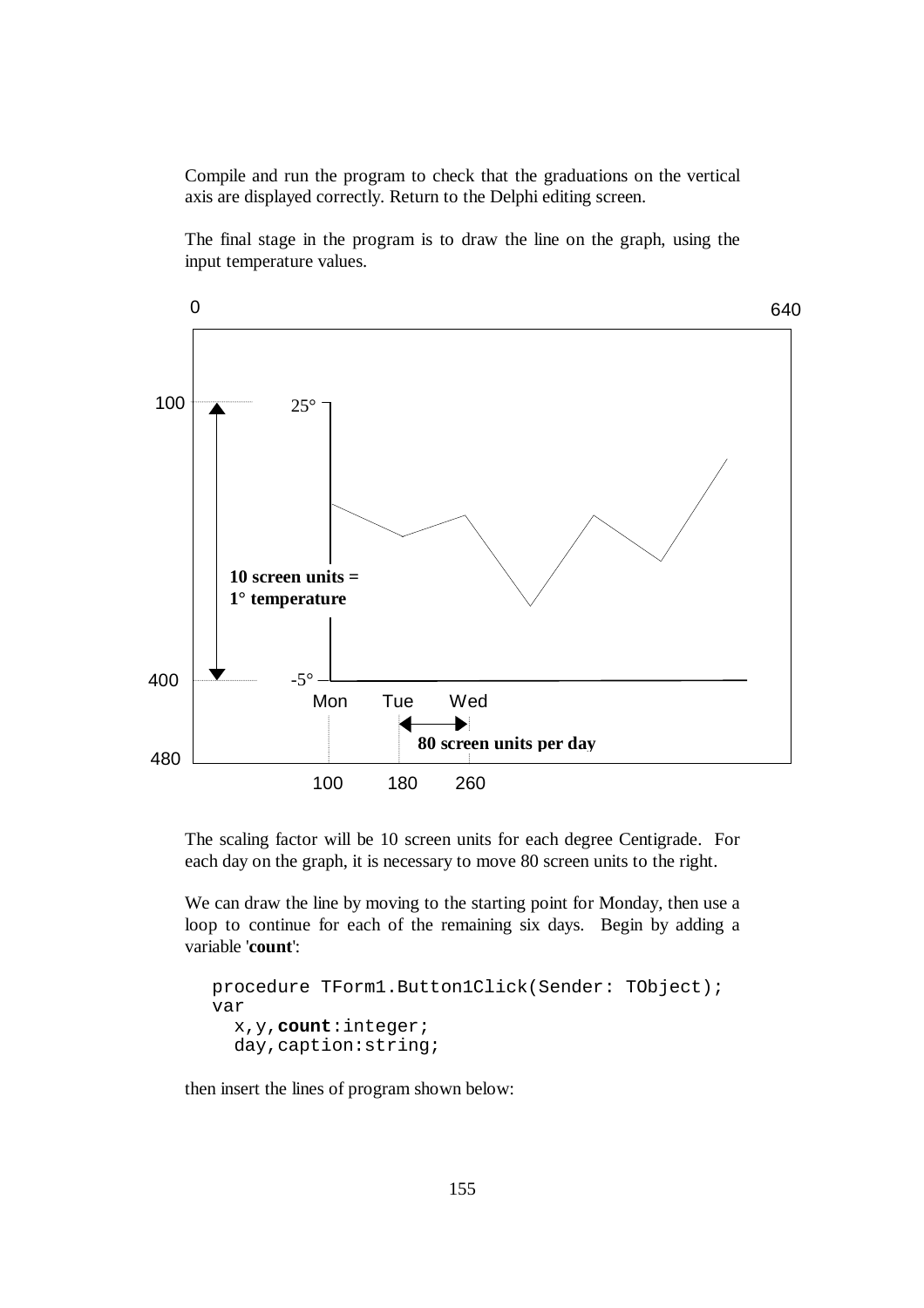```
 for y:=0 to 6 do 
 begin 
    image1.canvas.moveto(100,400-50*y); 
    image1.canvas.lineto(80,400-50*y); 
    caption:=inttostr(y*5-5); 
    image1.canvas.textout(60,393-50*y,caption); 
  end; 
  image1.canvas.textout(10,220,'deg.C'); 
  image1.canvas.moveto(100,350-10*temp[0]); 
                                                     ADD
                                                     THIS
  for count:=1 to 6 do 
    image1.canvas.lineto(100+80*count, 
                           350-10*temp[count]);
```
end;

Notice that the line drawing commands use a baseline of 350 units. This is the  $0^{\circ}$  C position on the graph:



- baseline position

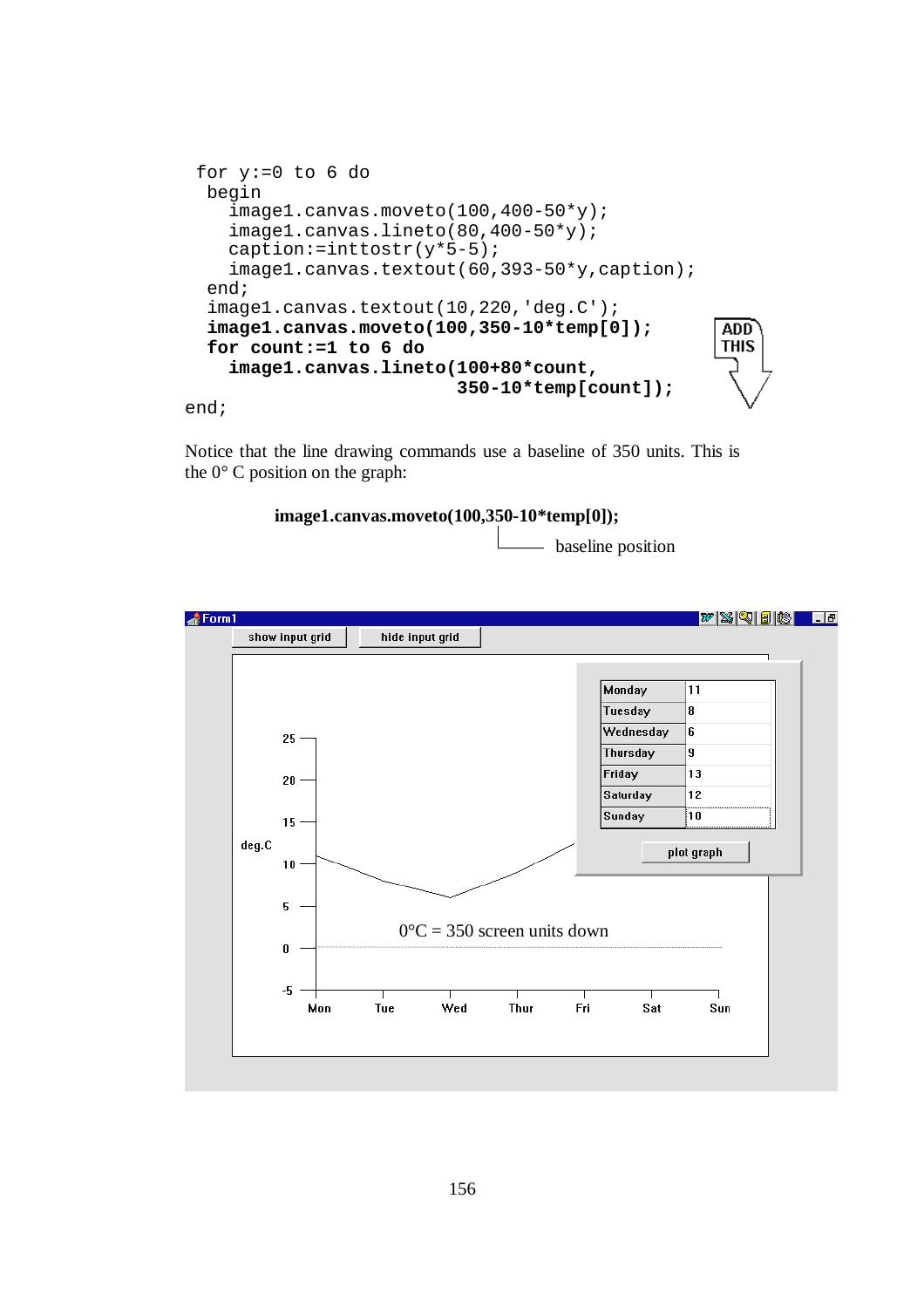The starting position of the line is calculated using the temperature reading for Monday, stored as **temp[0].** 

The loop counter is used to select the correct value from the **temp** array for each of the other days:

```
for count:=1 to 6 do 
    image1.canvas.lineto(100+80*count,350-10*temp[count]);
```
- loop counter

Compile and run the completed program. Try this out with a variety of temperature values in the range -5° to 25°C.

### Pie graph

A third way of displaying data is by means of a pie graph which shows a circle divided into different categories. A typical use of a pie graph is to illustrate the numbers of votes for different candidates in an election. For example:

| Conservative     | 368  |
|------------------|------|
| Labour           | 1642 |
| Liberal Democrat | 784  |
| Plaid Cymru      | 2126 |

A computer program is required to display these results.

Set up a new sub-directory ELECTION and save a Delphi project into this. Use the Object Inspector to maximize the form, and drag the grid to nearly fill the screen.

We will start to set up the program in a similar way to previous graphs:

|                      |                      |                             |                      |        |  |   |  |  |  |  |  |  |  |  |  |                         |  |  |  |        |  |                      |                         |   | .                                               |
|----------------------|----------------------|-----------------------------|----------------------|--------|--|---|--|--|--|--|--|--|--|--|--|-------------------------|--|--|--|--------|--|----------------------|-------------------------|---|-------------------------------------------------|
|                      |                      |                             |                      |        |  |   |  |  |  |  |  |  |  |  |  | .                       |  |  |  |        |  | .                    |                         |   | $\cdots$                                        |
| .<br>.               | $\cdots$             |                             |                      | .<br>. |  |   |  |  |  |  |  |  |  |  |  | .<br>.                  |  |  |  |        |  |                      |                         |   | $\cdots$<br>$\cdots$<br>$\cdots$                |
| .                    | .                    |                             |                      | .      |  |   |  |  |  |  |  |  |  |  |  | .<br>.                  |  |  |  |        |  |                      |                         |   | $\cdots$<br>$\cdots$                            |
| $\sim$               | .<br>.<br>.          |                             |                      | .      |  |   |  |  |  |  |  |  |  |  |  |                         |  |  |  |        |  |                      |                         |   | $\cdots$<br>$\cdot$ $\cdot$ $\cdot$<br>$\cdots$ |
| .                    | .                    |                             | $\cdots$             |        |  |   |  |  |  |  |  |  |  |  |  | $\cdot$ $\cdot$ $\cdot$ |  |  |  | Panel1 |  |                      |                         |   | $\cdots$<br>$\cdots$<br>$\cdots$                |
| .<br>.               |                      | $\sim$ $\sim$ $\sim$        |                      |        |  | . |  |  |  |  |  |  |  |  |  | .<br>.                  |  |  |  |        |  |                      |                         |   | $\cdots$<br>$\cdots$                            |
| .<br>$\cdots$        | .                    |                             | .                    | .      |  |   |  |  |  |  |  |  |  |  |  | .<br>.                  |  |  |  |        |  |                      |                         |   | $\cdots$<br>$\cdots$<br>$\cdots$                |
| .<br>.<br>.          | $\sim$ $\sim$ $\sim$ |                             | $\cdots$             | .      |  |   |  |  |  |  |  |  |  |  |  | .<br>.<br>.             |  |  |  |        |  |                      |                         |   | $\cdots$<br>$\cdots$<br>$\cdots$                |
| .<br>.               | .                    |                             | $\sim$ $\sim$ $\sim$ | .<br>. |  |   |  |  |  |  |  |  |  |  |  |                         |  |  |  |        |  |                      |                         | . | $\cdots$<br>$\cdots$                            |
|                      | $\cdots$             |                             |                      |        |  |   |  |  |  |  |  |  |  |  |  |                         |  |  |  |        |  |                      | $\cdot$ $\cdot$ $\cdot$ |   | $\cdots$<br>$\cdot$ $\cdot$ $\cdot$             |
|                      |                      |                             |                      |        |  |   |  |  |  |  |  |  |  |  |  |                         |  |  |  |        |  |                      |                         |   | $\cdots$                                        |
| $\cdots$<br>.        | .                    | $\sim$ $\sim$ $\sim$ $\sim$ |                      | .<br>. |  |   |  |  |  |  |  |  |  |  |  |                         |  |  |  |        |  | .<br>.               | $\sim$                  |   | $\sim$ $\sim$ $\sim$<br>$\cdots$                |
| $\cdots$<br>$\cdots$ |                      | .                           |                      |        |  |   |  |  |  |  |  |  |  |  |  |                         |  |  |  |        |  | $\sim$ $\sim$ $\sim$ | $\cdots$                |   | $\sim$ $\sim$ $\sim$                            |
| $\cdots$             | .                    | . 1                         | .<br>$\cdots$        |        |  |   |  |  |  |  |  |  |  |  |  |                         |  |  |  |        |  |                      | $\cdots$                |   | $\cdots$<br>$\cdots$                            |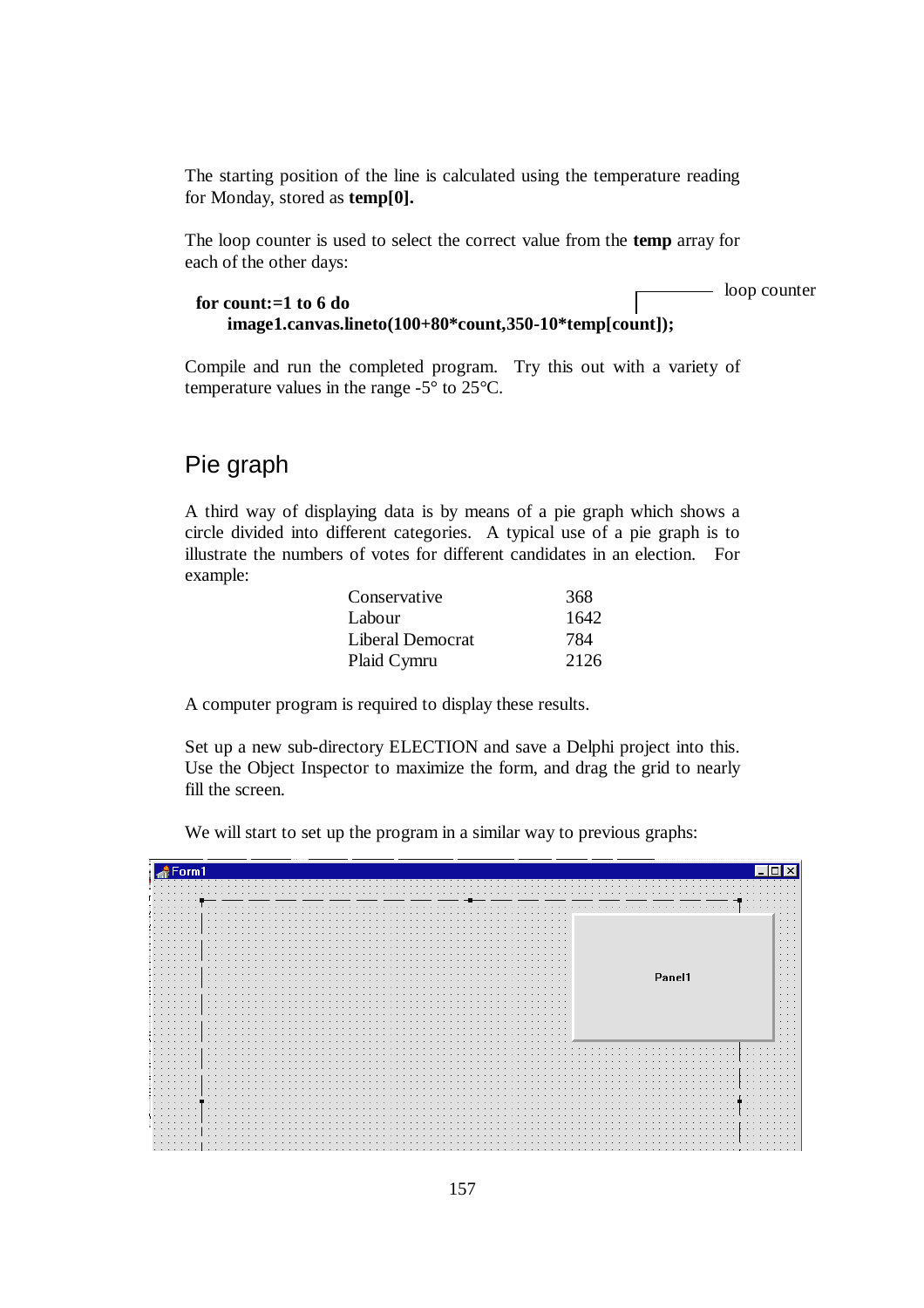Add an **image** box to the form. Click inside the image box and press ENTER to bring up the Object Inspector, then set the **Width** property to **640** and the **Height** property to **480**. Centre the image on the form. This will be the area in which the graph is drawn. Now add a panel so that it overlaps the top right corner of the image box.

The panel will be used for input of the election results. Place a string grid on the panel and set its properties:

| <b>Fixed Rows</b>      |      |
|------------------------|------|
| <b>ColCount</b>        | 2    |
| <b>RowCount</b>        |      |
| <b>DefaultColWidth</b> | 120  |
| <b>Options:</b>        |      |
| goEditing              | True |
| <b>ScrollBars</b>      | None |

Also add a **button** component with the caption '**plot graph**'. Adjust the panel to a suitable size:



Double-click the dotted grid outside the image box to produce an 'OnCreate' event handler and add lines to display captions in the string grid:

```
procedure TForm1.FormCreate(Sender: TObject); 
begin 
   stringgrid1.cells[0,0]:='Conservative'; 
   stringgrid1.cells[0,1]:='Labour'; 
   stringgrid1.cells[0,2]:='Liberal Democrat'; 
   stringgrid1.cells[0,3]:='Plaid Cymru'; 
end;
```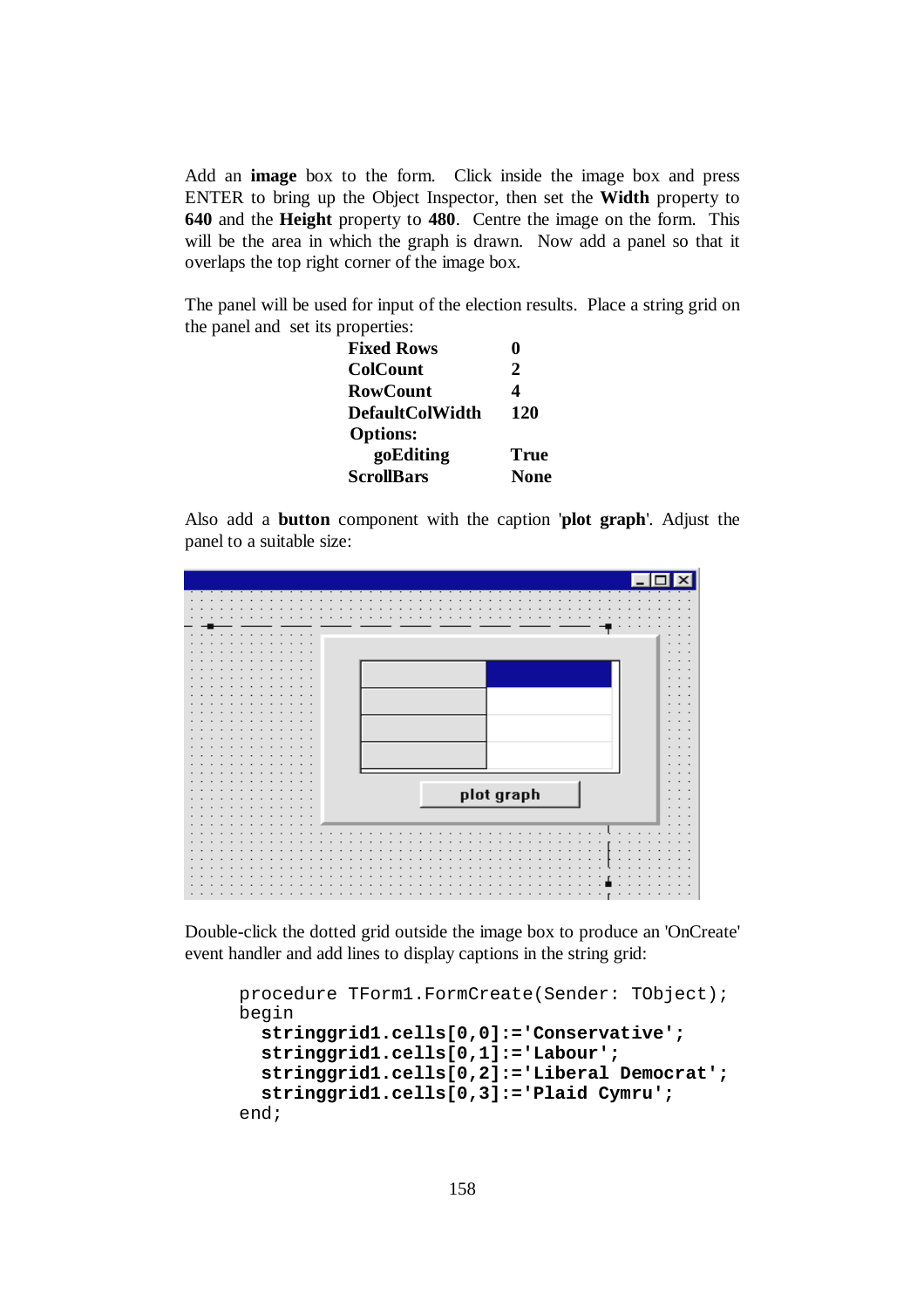Compile and run the program. Check that captions are displayed for the parties, then return to the Delphi editing screen.

We now need to set up an array to store the election results when they are entered in the string grid. Make an entry in the '*public declarations*' section:

```
 public 
    { Public declarations } 
    votes:array[0..3]of real;
 end;
```
The data type '**real**' has been used because large numbers of votes might have to be entered.

Next we need a procedure to transfer data from the string grid into the **votes** array. Click on the string grid and press ENTER to bring up the Object Inspector. Click the **Events** tab, then double-click alongside '**OnKeyUp**' to create an event handler. Add the lines:

```
procedure TForm1.StringGrid1KeyUp(Sender: 
TObject; var Key: Word; Shift: TShiftState); 
var 
   y:integer; 
begin 
   y:=stringgrid1.row; 
   if stringgrid1.cells[1,y]='' then 
     votes[y]:=0 
   else 
     votes[y]:=strtofloat(stringgrid1.cells[1,y]); 
end;
```
Compile and run the program to check that the error trapping works correctly for the string grid. Only numbers should be accepted. Return to the Delphi editing screen.

Double-click the '**plot graph**' button on the panel to create an event handler. Add the lines:

```
procedure TForm1.Button1Click(Sender:TObject); 
begin 
   image1.canvas.brush.color:=clWhite; 
   image1.canvas.rectangle(0,0,640,480); 
end;
```
Add two buttons at the top of the screen labelled '**show input grid**' and '**hide input grid**'. Create an event handler for the '*show input grid*' button and add the line: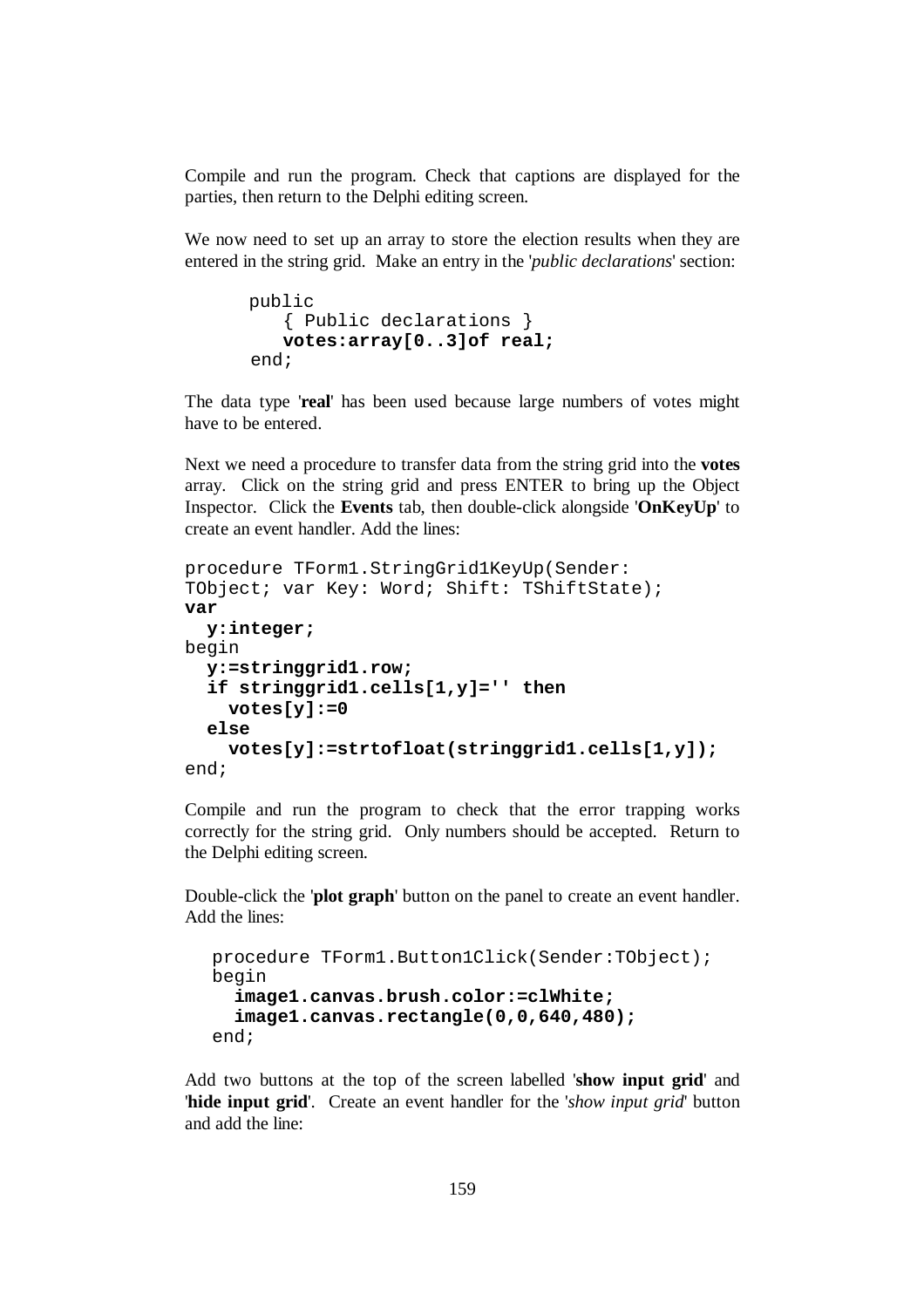```
procedure TForm1.Button2Click(Sender: TObject); 
begin 
   panel1.visible:=true; 
end;
```
For the '*hide input grid*' button, create the event handler:

```
procedure TForm1.Button3Click(Sender: TObject); 
begin 
   panel1.visible:=false;
end;
```

| Form1           |                 |        |                         | WXQBB <mark>ddi</mark> |  |
|-----------------|-----------------|--------|-------------------------|------------------------|--|
| show input grid | hide input grid |        |                         |                        |  |
|                 |                 |        |                         |                        |  |
|                 |                 |        |                         |                        |  |
|                 |                 |        | Conservative            |                        |  |
|                 |                 | Labour |                         |                        |  |
|                 |                 |        | <b>Liberal Democrat</b> |                        |  |
|                 |                 |        | Plaid Cymru             |                        |  |
|                 |                 |        |                         |                        |  |
|                 |                 |        | plot graph              |                        |  |
|                 |                 |        |                         |                        |  |
|                 |                 |        |                         |                        |  |
|                 |                 |        |                         |                        |  |
|                 |                 |        |                         |                        |  |
|                 |                 |        |                         |                        |  |
|                 |                 |        |                         |                        |  |
|                 |                 |        |                         |                        |  |
|                 |                 |        |                         |                        |  |
|                 |                 |        |                         |                        |  |
|                 |                 |        |                         |                        |  |
|                 |                 |        |                         |                        |  |
|                 |                 |        |                         |                        |  |
|                 |                 |        |                         |                        |  |
|                 |                 |        |                         |                        |  |
|                 |                 |        |                         |                        |  |

Run the program to check that the panel can be turned on and off as required, and that a white rectangle appears on the form when the '**plot graph**' button is pressed. Return to the Delphi editing screen.

The pie graph will be drawn with different coloured sectors representing the political parties. We will need a key to the colours. Add lines to the '**plot graph**' event handler to do this:

```
procedure TForm1.Button1Click(Sender: TObject); 
var 
   i:integer; 
   caption:string;
```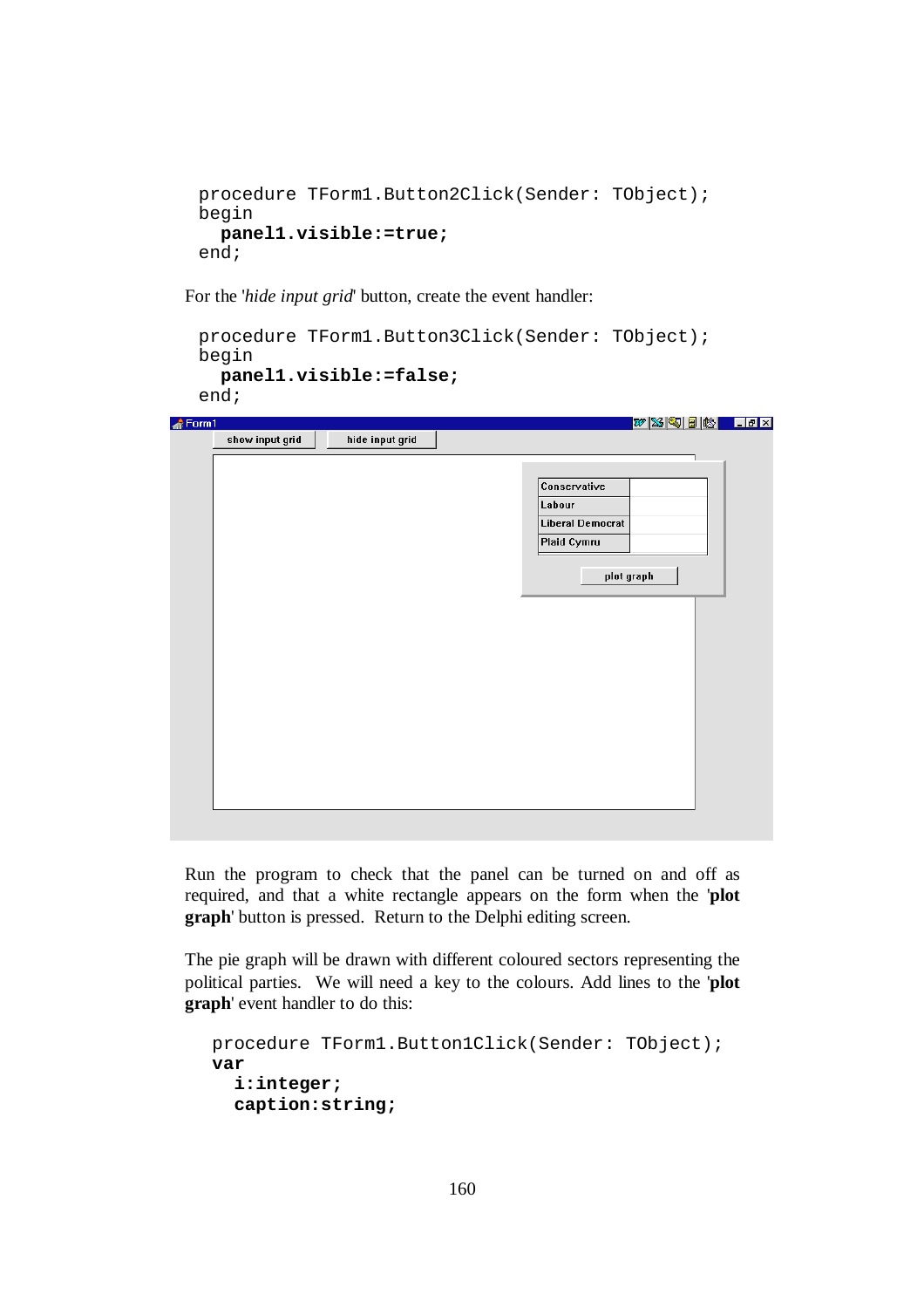```
begin 
   image1.canvas.brush.color:=clWhite; 
   image1.canvas.rectangle(0,0,640,480); 
   for i:=0 to 3 do 
   begin 
     case i of 
     0:image1.canvas.brush.color:=clBlue; 
     1:image1.canvas.brush.color:=clRed; 
     2:image1.canvas.brush.color:=clYellow; 
     3:image1.canvas.brush.color:=clLime; 
     end; 
     image1.canvas.rectangle(20,20+i*30,50,40+i*30);
     case i of 
     0:caption:='Conservative'; 
     1:caption:='Labour'; 
     2:caption:='Liberal Democrat'; 
     3:caption:='Plaid Cymru'; 
     end; 
     image1.canvas.brush.color:=clWhite; 
     image1.canvas.textout(60,22+i*30,caption); 
   end; 
end;
```
This uses a loop to repeat four times for the different political parties. Each time around the loop:

• A CASE structure sets the fill colour to represent the party:

| Conservative     | blue   |
|------------------|--------|
| Labour           | red    |
| Liberal Democrat | yellow |
| Plaid Cymru      | green  |

- A coloured rectangle is drawn. The distance down the screen depends on the loop counter *i*.
- Another CASE structure selects the correct caption.
- The caption is written alongside the coloured rectangle. The distance down the screen again depends on the loop counter *i*.

| Form1 |                                                                         |                 |  |
|-------|-------------------------------------------------------------------------|-----------------|--|
|       | show input grid                                                         | hide input grid |  |
|       | Conservative<br>Labour<br><b>Liberal Democrat</b><br><b>Plaid Cymru</b> |                 |  |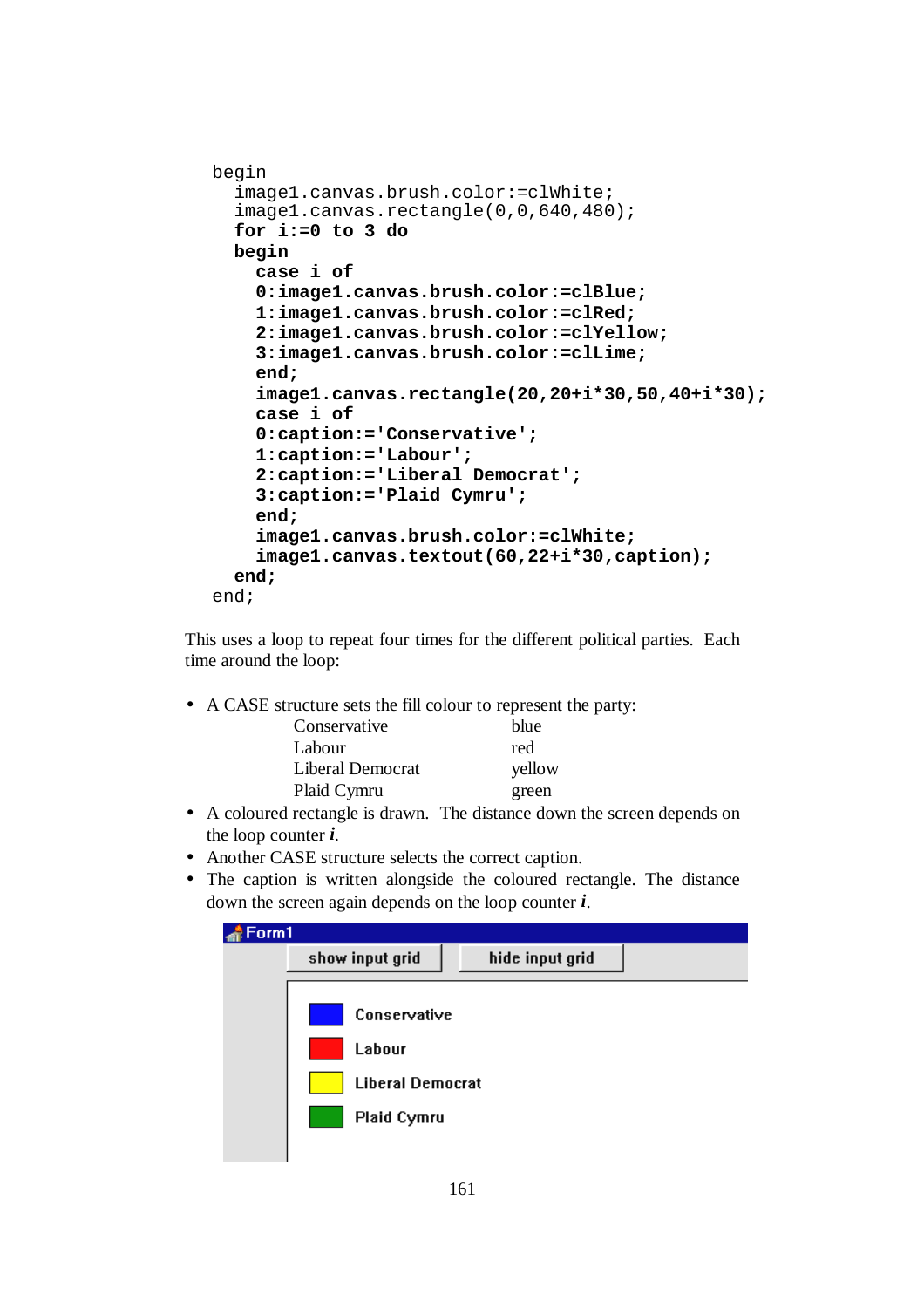Compile and run the program. Click the '**plot graph**' button to check that the key is displayed, then return to the Delphi editing screen.

Plotting the pie graph will require some mathematical techniques. We begin by finding the total of the votes for all the four parties using a loop:

> **for i:=0 to 3 do total:=total+votes[i];**

As each secor of the pie graph is drawn, we need to know the number of degrees for the angle  $\Box$ .



This will be the difference between the start angle and finish angle for the edges of the sector.

We can start the first sector at 0 degrees. The finish angle for the first sector will be given by the formula:

```
 finish angle:= votes[1]/total * 360
```
We have just worked out what proportion of the whole 360 degrees should represent the votes for candidate 1.

The **start angle** for the **second sector** will be the *finish angle* of the *first sector*:



... and so on around the circle until all four sectors have been drawn.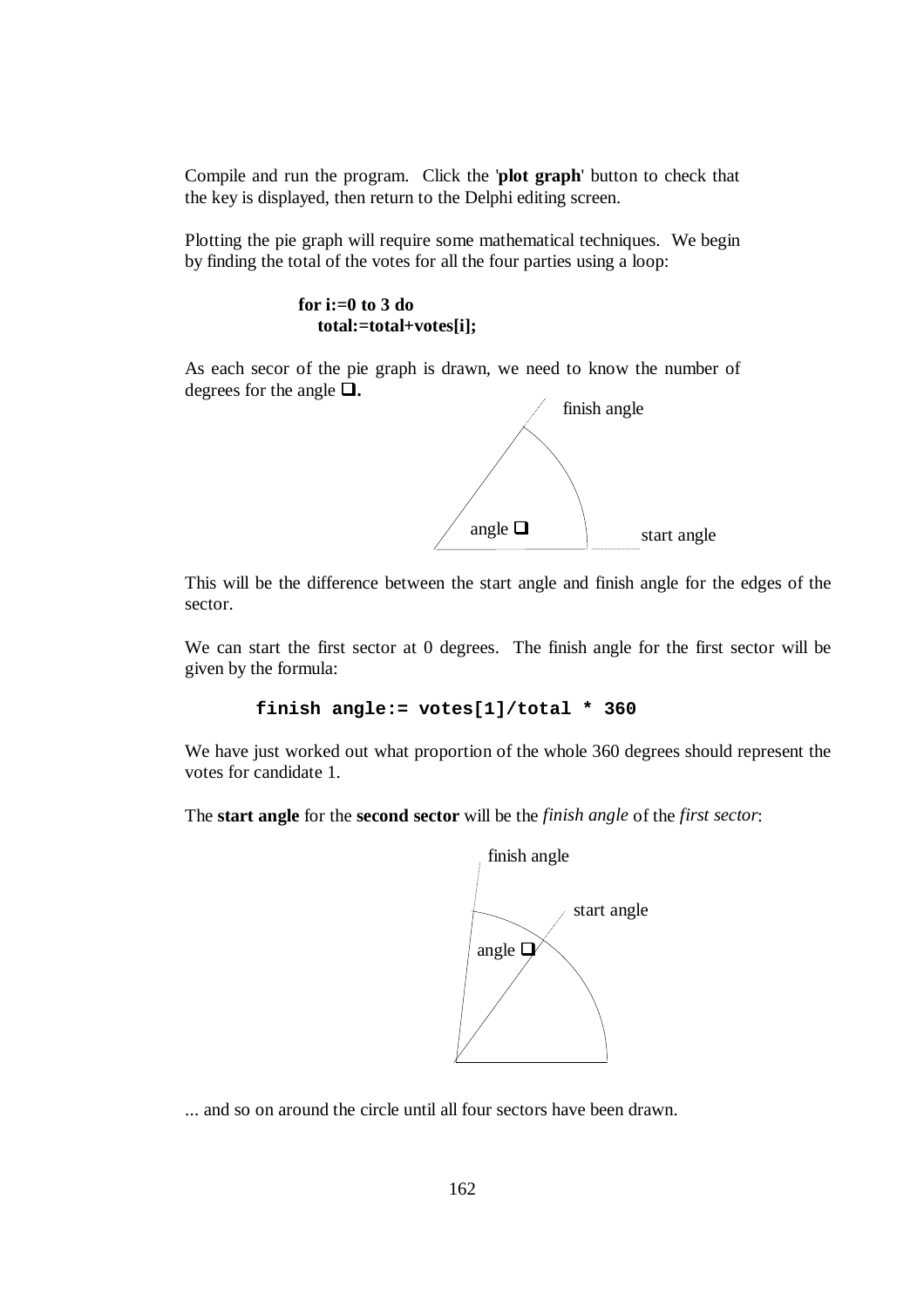In general, the finish angle for sector  $\boldsymbol{i}$  will be given by the formula:

#### **finish angle = start angle + votes[i] / total \* 360;**

Once we know the start and finish angles of the sector, we can use the '**pie**' command to actually draw the sector on the screen. The '**pie**' command requires us to calculate eight numbers to make it work! It has the form:

**pie ( x1, y1, x2, y2, x3, y3, x4, y4 );**

(**x1, y1**) and (**x2, y2**) are the coordinates of the opposite corners of a square containing the whole pie-graph circle:



The next pair of coordinates  $(x3, y3)$  give the position where the start angle line cuts the pie circle. (x4, y4) is the position where the finish angle line cuts the circle:

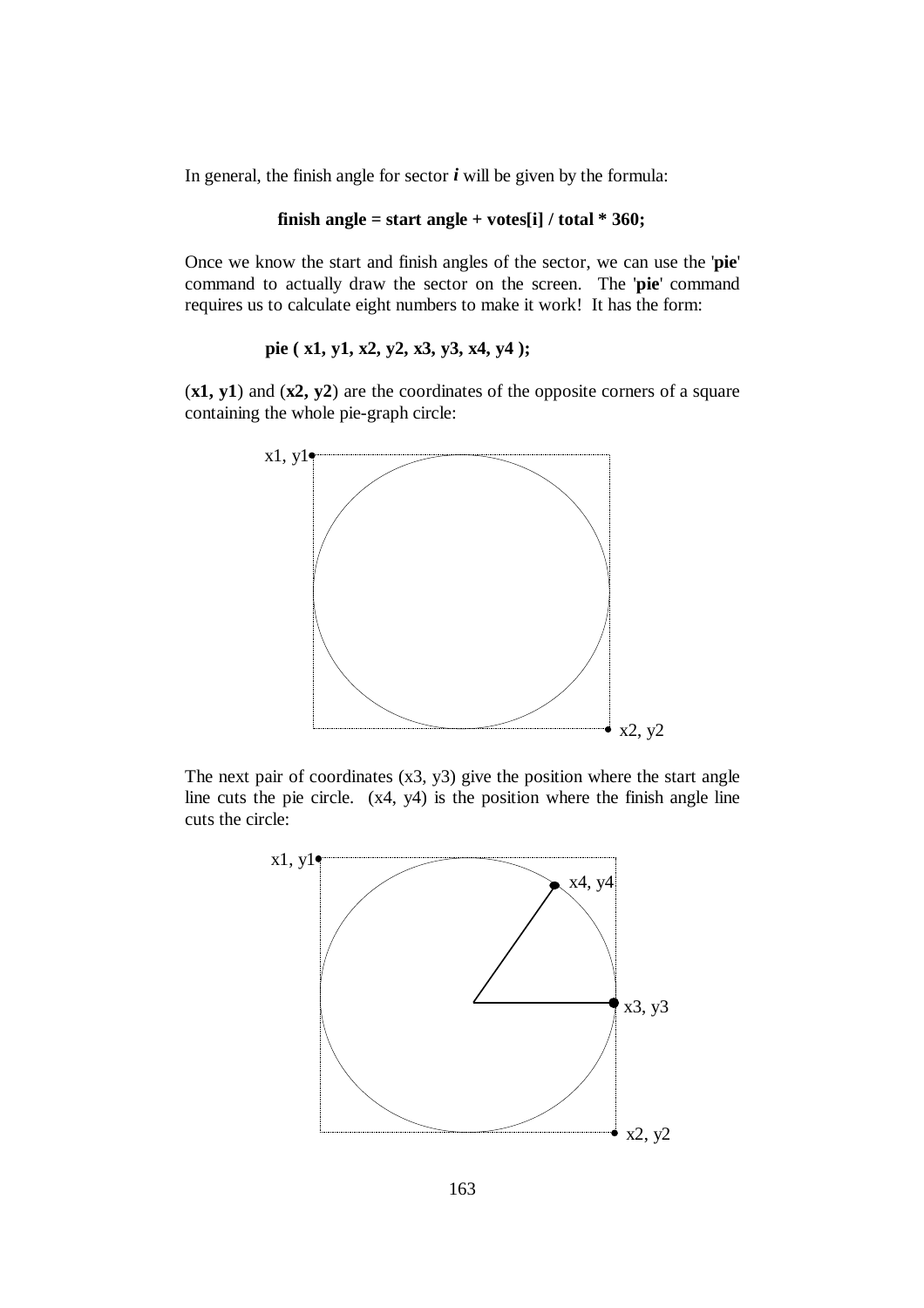The method for finding the points where the sector lines cut the circle uses SINE and COSINE functions. For example:



These calculations can now be incorporated into the program. Add lines to the '**plot graph**' procedure:

```
procedure TForm1.Button1Click(Sender: TObject); 
var 
   i:integer; 
   total,startangle,finishangle:real; 
   caption:string; 
begin 
   image1.canvas.brush.color:=clWhite; 
   image1.canvas.rectangle(0,0,640,480); 
   total:=0; 
   startangle:=0; 
   for i:=0 to 3 do 
     total:=total+votes[i];
   for i:=0 to 3 do 
   begin 
     case i of 
     0:image1.canvas.brush.color:=clBlue; 
                    ..... 
     3:image1.canvas.brush.color:=clLime; 
     end; 
     image1.canvas.rectangle(20,20+i*30,50,40+i*30);
     finishangle:=startangle+360*votes[i]/total; 
     image1.canvas.pie(200,90,500,390, 
          350+round(150*cos(startangle*pi/180)), 
          240-round(150*sin(startangle*pi/180)), 
          350+round(150*cos(finishangle*pi/180)), 
          240-round(150*sin(finishangle*pi/180))); 
     startangle:=finishangle; 
     case i of 
     0:caption:='Conservative'; 
            ......
```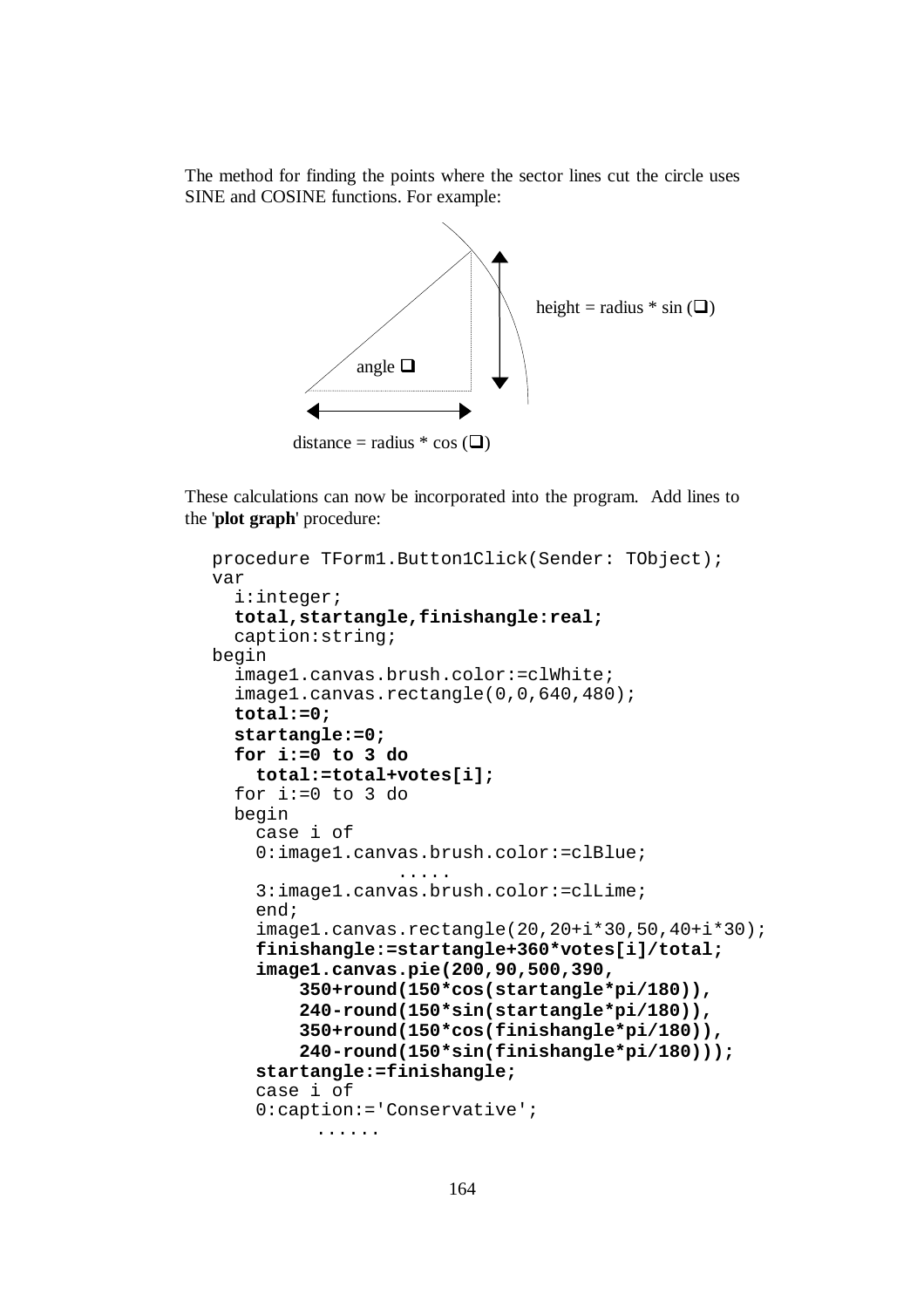Notice in the '**pie**' line:

#### **image1.canvas.pie(200,90,500,390, . . . .**

we are using a pie circle which fits inside a square with corners at the coordinates (**200,90**) and (**500,390**). This gives the pie circle a diameter of 300 units, or a **radius of 150 units**.

The centre of the pie circle is at the point (**350,240**) on the screen. To calculate the coordinates where the **start angle** and **finish angle lines** cut the circle, we multiply the **sin** and **cos** terms by the **radius**, then add these to the coordinate for the centre of the circle. For example:



Unfortunately the graphics commands in Delphi and most other programming languages use **radians** instead of *degrees* for measuring angles. It is necessary to multiply the angle in degrees by **pi/180** to convert to radians.

| $\triangle$ Form1                                                |                                                               | WSGBBLIEX                         |  |
|------------------------------------------------------------------|---------------------------------------------------------------|-----------------------------------|--|
| show input grid<br>hide input grid                               |                                                               |                                   |  |
| Conservative<br>Labour<br><b>Liberal Democrat</b><br>Plaid Cymru | Conservative<br>Labour<br>Liberal Democrat 784<br>Plaid Cymru | 368<br>1642<br>2126<br>plot graph |  |